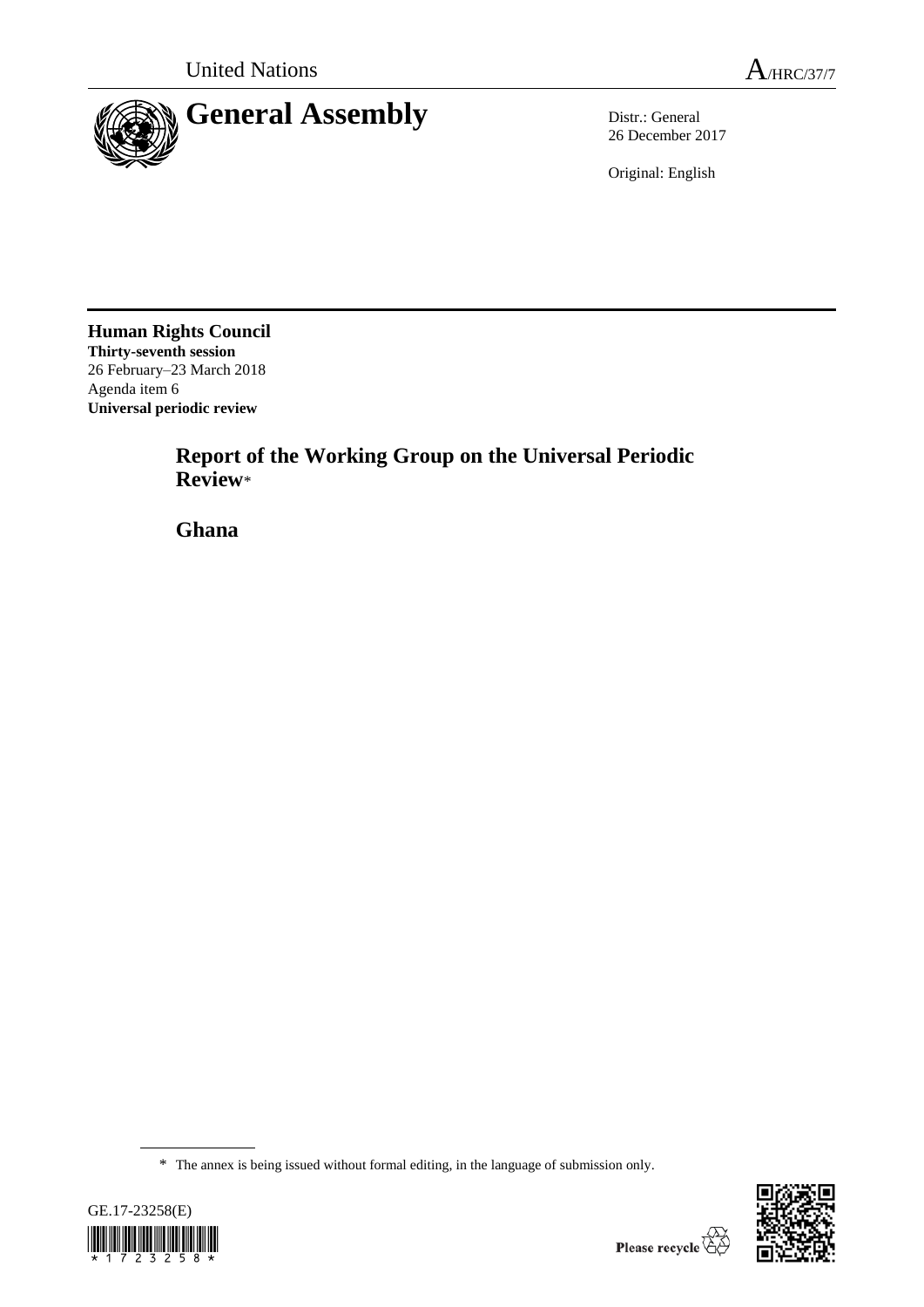# **Introduction**

1. The Working Group on the Universal Periodic Review, established in accordance with Human Rights Council resolution 5/1, held its twenty-eighth session from 6 November to 17 November 2017. The review of Ghana was held at the 4th meeting, on 7 November 2017. The delegation of Ghana was headed by the Attorney-General and Minister for Justice, Gloria Afua Akuffo. At its 10th meeting, held on 10 November 2017, the Working Group adopted the report on Ghana.

2. On 13 February 2017, the Human Rights Council selected the following group of rapporteurs (troika) to facilitate the review of Ghana: Bangladesh, Paraguay and South Africa.

3. In accordance with paragraph 15 of the annex to Human Rights Council resolution 5/1 and paragraph 5 of the annex to Council resolution 16/21, the following documents were issued for the review of Ghana:

(a) A national report submitted/written presentation made in accordance with paragraph 15 (a) (A/HRC/WG.6/28/GHA/1);

(b) A compilation prepared by the Office of the United Nations High Commissioner for Human Rights (OHCHR) in accordance with paragraph 15 (b) (A/HRC/WG.6/28/GHA/2);

(c) A summary prepared by OHCHR in accordance with paragraph 15 (c) (A/HRC/WG.6/28/GHA/3).

4. A list of questions prepared in advance by Belgium, Brazil, Czechia, Germany, Norway, Portugal, Slovenia, Sweden and the United Kingdom of Great Britain and Northern Ireland was transmitted to Ghana through the troika. These questions are available on the extranet of the universal periodic review.

# **I. Summary of the proceedings of the review process**

### **A. Presentation by the State under review**

5. The head of the delegation stated that Ghana regarded the universal periodic review as a platform for examining the status of human rights of States Members of the United Nations.

6. The obligation of the Government to uphold the human rights of its people was enshrined in the 1992 Constitution, which, inter alia, provided for the establishment of State institutions with mandates to safeguard the human rights of all persons in Ghana, guaranteed people's access to justice, ensured the independence of the media and empowered citizens to contribute to good governance and the development of the country.

7. The contributions of civil society organizations in Ghana had, over the years, kept Government on its toes in the promotion and protection of human rights and educated the public on its rights. The Government was committed to continued engagement with all relevant stakeholders in the implementation of the recommendations accepted at the twenty-eighth session.

8. During the second review, in 2012, Ghana had accepted a total of 123 recommendations and rejected 25. The progress made in the implementation of the accepted recommendations was described in detail in the national report, which highlighted achievements in terms of human rights and challenges impeding efforts towards the full realization of the rights of all persons in Ghana. The delegation acknowledged the budgetary and technical support received from development partners towards the implementation of its human rights programmes.

9. In fulfilment of a recommendation by several States, Ghana had, in June 2016, ratified the Optional Protocol to the Convention against Torture and Other Cruel, Inhuman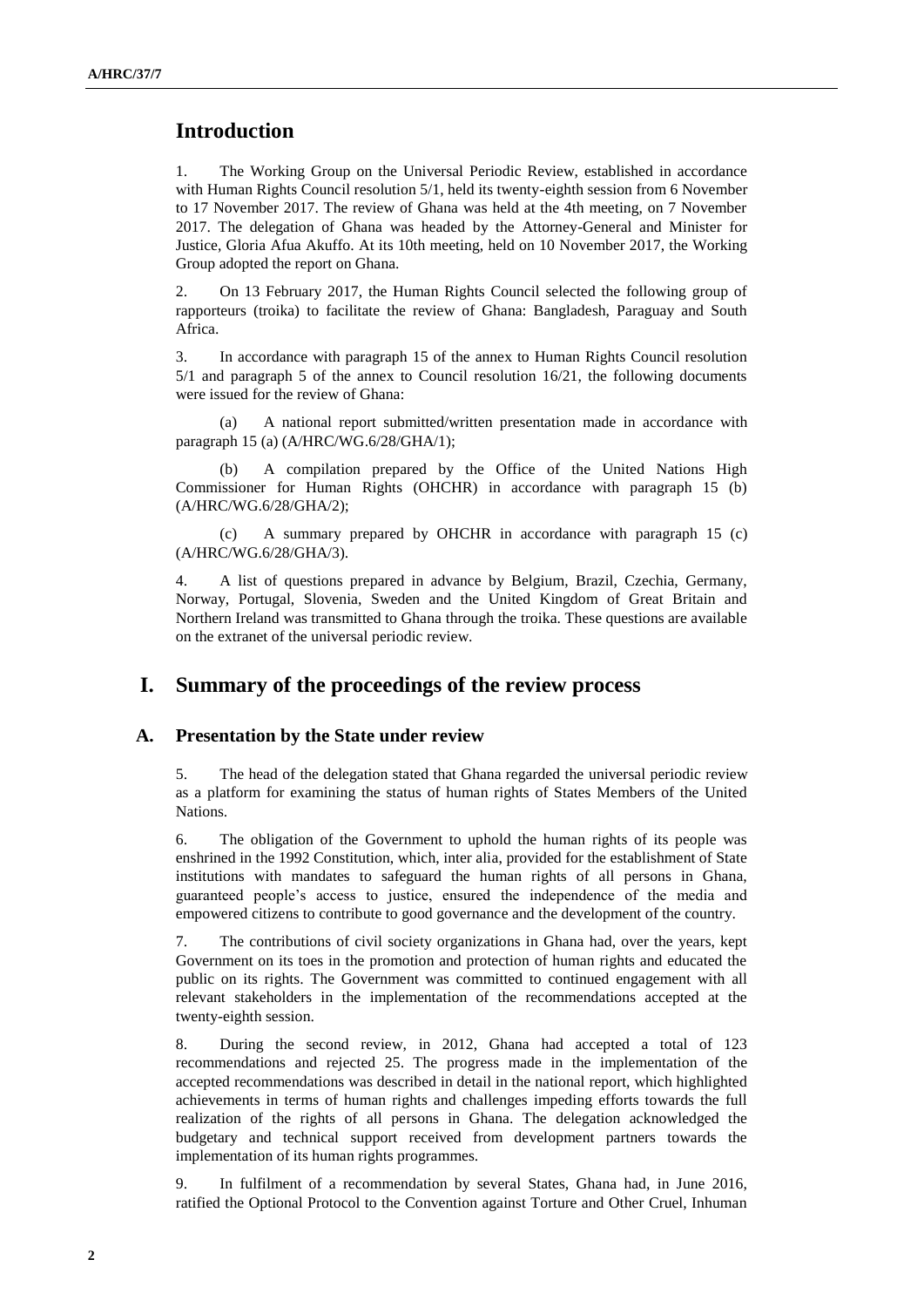or Degrading Treatment or Punishment. Prior to that, the Commission on Human Rights and Administrative Justice, an independent constitutional body that met the criteria for national human rights institutions under the principles relating to the status of national institutions for the promotion and protection of human rights (the Paris Principles), had been discharging the responsibility of a national preventive mechanism by monitoring detention facilities, especially prisons and police cells. The Office of the Attorney-General would take the necessary action to seek Cabinet and Parliamentary approval to amend the Commission's mandate to enable it to undertake the additional responsibilities as a national preventive mechanism before the end of the current Parliament.

In December 2016, the people of Ghana had elected the President and 275 parliamentarians in elections that had been rated internationally as peaceful, transparent and inclusive.

11. In line with its commitment to abolish the death penalty, Ghana had voted in favour of Council resolution 36/17 entitled "The question of the death penalty" during the thirtysixth Council session. On 24 April 2014, Cabinet had approved the abolition of the death penalty. The penalty had, however, remained on statute books because it was an entrenched provision in the Constitution, hence the need to overcome a number of legal hurdles, including by holding a national referendum.

12. Amnesty International (Ghana), in partnership with the Commission on Human Rights and Administrative Justice, the Ghana Prisons Service and civil society organizations, had been spearheading an advocacy campaign aimed at abolishing the death penalty. The group was currently engaging the Government to put in place a formal moratorium on the death penalty.

13. The Government had tasked a small committee to review the large number of proposed amendments to the Constitution with a view to continuing the work done by the previous Constitutional Review Implementation Committee.

14. The Implementation Committee had, nonetheless, sponsored the passage of the Head of Family Accountability Bill, the Labour (Amendment) Bill, the Armed Forces (Amendment) Bill, the Internal Audit Agency (Amendment) Bill, the Ghana Immigration Service (Amendment) Bill and the Ghana Revenue Authority (Amendment) Bill.

15. Proposed amendments to the Persons with Disability Act (2006), to make it consistent with the Convention on the Rights of Persons with Disabilities, had been made as of September 2017. Consultations had been held with stakeholders and it was expected that the amendments would be passed into law by the end of 2018.

16. Regarding women's and children's rights, the Office of the Attorney-General together with the Ministry of Gender, Children and Social Protection were jointly sponsoring an amendment to the Intestate Succession Act, 1985 to ensure that the same law applied to all couples, regardless of the type of marriage contracted or the inheritance system to which they belonged.

17. A National Gender Equality Bill to ensure women's participation in decisionmaking and politics was being prepared for Cabinet approval for passage by Parliament by the end of 2018.

18. Article 18 of the Constitution made provision for every Ghanaian, irrespective of gender, to own property. Pursuant to that provision, a bill was currently before Parliament to regulate the sharing of spousal property upon death or divorce in order to protect the rights of women in cohabitation relationships and children born outside marriage.

19. To ensure that every reported case of domestic violence, including female genital mutilation, was investigated and prosecuted, the Domestic Violence and Victims Support Unit of the Ghana Police Service had put in place a number of systems, including a referral system that provided victims with counselling, medical and legal assistance.

20. The Ministry of Gender, Children and Social Protection also operated public and supported private shelters to provide care and rehabilitation services for victims of abuse and trafficking.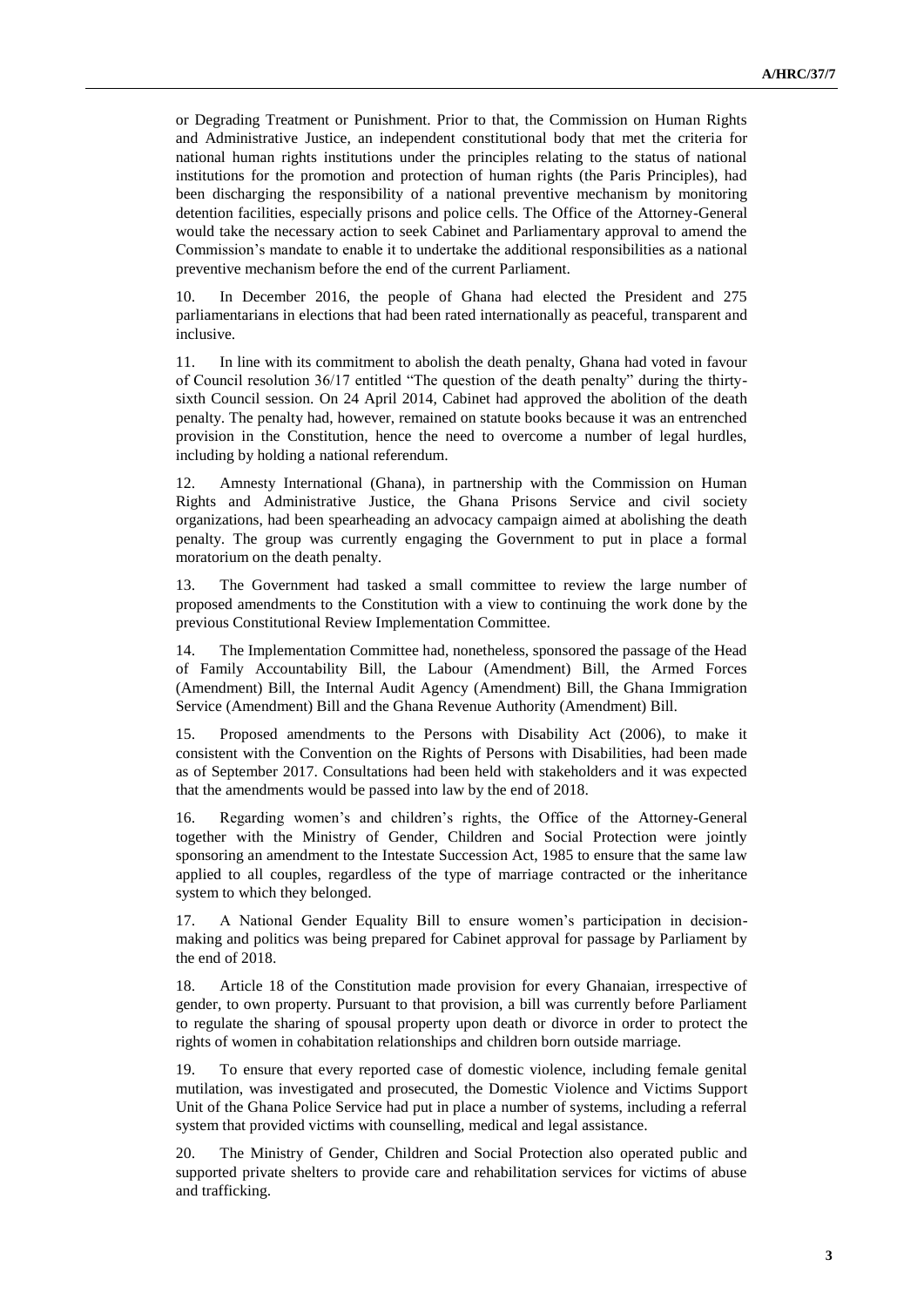21. The judiciary had established dedicated Family Tribunal and Gender-based Violence courts to facilitate determination of gender-based violence cases. Currently, there were 4 specialized courts; the number would be increased to 11 in 2018.

22. The Office of the Attorney-General would continue working with the Domestic Violence and Victims Support Unit and the judiciary to ensure prosecution and adjudication of reported domestic violence cases.

23. The Ghana Education Service, through the Child Friendly School Programme, had developed a professional code of conduct for teachers, which defined physical violence as including corporal punishment. Under the code, teachers were prohibited from inflicting any form of corporal punishment on a child.

24. The Ministry of Gender, Children and Social Protection had developed a child and family welfare policy to eliminate corporal punishment and other forms of abuse against children, both at home and in school. Key interventions under the policy included strengthening community partnership and collaboration with chiefs, queen mothers, community leaders, and religious and other faith-based organizations.

25. In 2016, the Government had introduced the Justice for Children Policy to protect the rights of juvenile offenders, victims and witnesses. The policy was aimed at protecting children's rights in the justice system.

26. Regarding child labour, Ghana had recently undergone peer review under the auspices of the Economic Community of West African States. The Government had committed to taking appropriate steps to address the existing gaps in its National Plan of Action on Child Labour, and more than 2,000 children had been rescued from working in the mining industry in 2017 alone. Other similar special operations by the police were under way to rescue victims of child labour and to bring to justice persons who condoned that practice.

27. Following the implementation of free compulsory universal basic education for all children of school age, in September 2017 the Ministry of Education had begun to implement a free senior high school education policy. It aimed at making secondary school education accessible to all Ghanaians and at ensuring that senior high school students stayed in school and completed their studies, as a tool for economic development and growth. Under the policy, 354,000 students had been placed in senior high schools, raising the transition rate from junior high to senior high school from 67 to 76 per cent in 2017.

28. The passage of the Right to Information Bill ranked high on the legislative agenda of the Attorney-General. It was expected to be placed before Parliament for passage into law before the end of the tenure of the current Parliament.

29. At its second review in 2012, Ghana had accepted a recommendation to monitor the application of customary laws with a view to ensuring that traditional practices were aligned with its international human rights obligations. The Bonyase witch camp in the Northern Region had been closed in December 2014 and the victims of abuses suffered in the camp had been provided with humanitarian assistance, including reintegration into the community of their choice.

30. In February 2016, the Ministry of Gender, Children and Social Protection had launched a national project to end child marriage. The Ministry was in the process of implementing a national strategic framework for the prevention of early, forced and child marriage.

31. A discrimination reporting system had been established in 2013. It was aimed at providing remedies for vulnerable groups, such as people living with HIV/AIDS, female sex workers, men who had sex with men, and people who injected drugs.

32. Currently, civil society organizations and the mass media were being utilized to raise awareness about stigmatization. The Ghana AIDS Commission, as part of its 2018 workplan, intended to intensify dissemination of the Ghana AIDS Commission Act, 2016, particularly the sections dealing with non-discrimination. The Act provided for the right to education for all, including women and children infected with HIV and affected by AIDS. It also provided for the establishment of a legal and ethics committee with the mandate to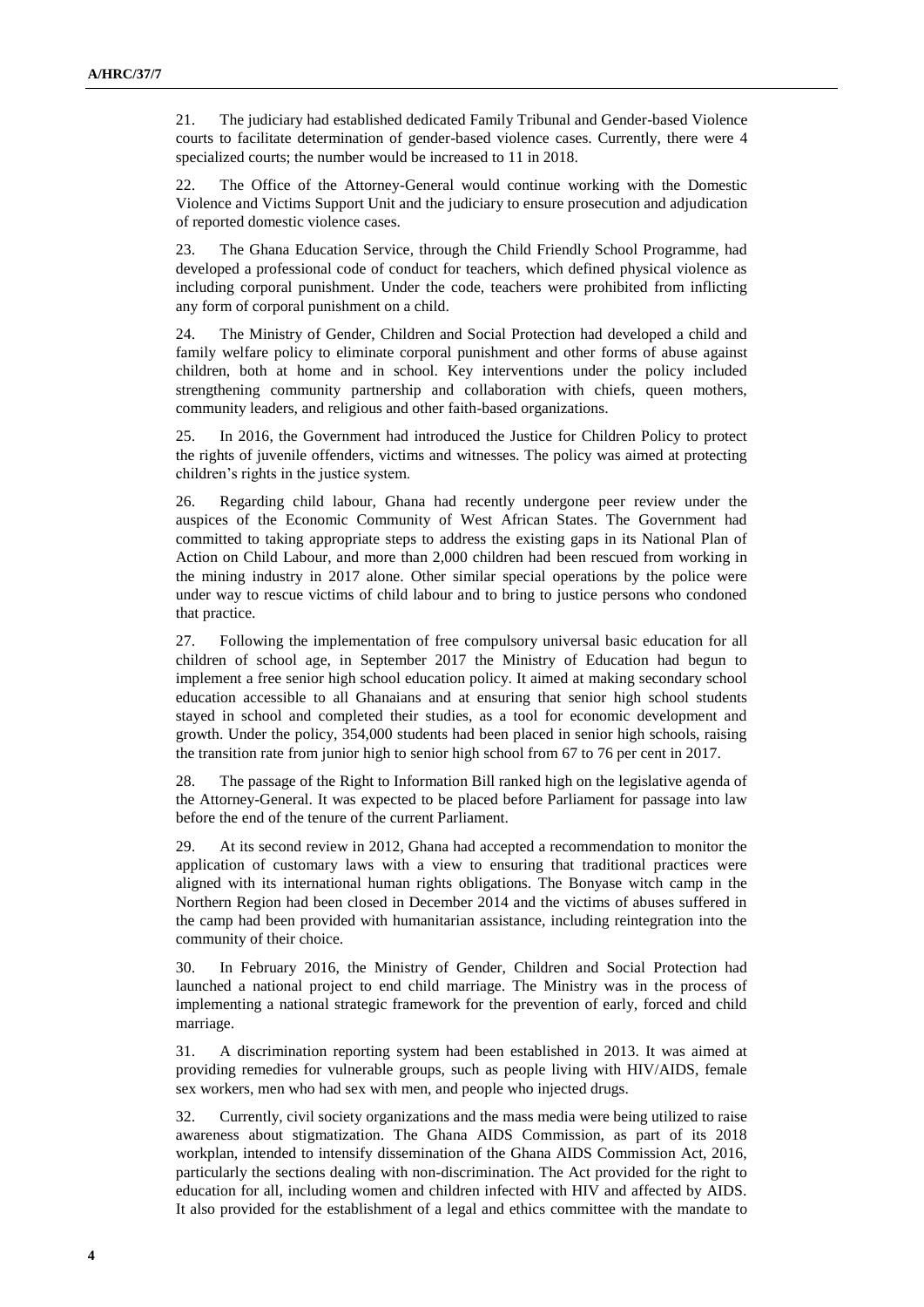ensure protection of the rights of vulnerable persons. The Committee was in the process of developing an action plan.

33. The Commission on Human Rights and Administrative Justice was currently training its staff in order to build capacity for the protection of the rights of lesbian, gay, bisexual, transgender and intersex persons. The aim was to implement resolution 275 adopted by the African Commission on Human and Peoples' Rights in 2014 and the 2006 Yogyakarta Principles on the Application of International Human Rights Law in relation to Sexual Orientation and Gender Identity. Under the discrimination reporting system, the right to a remedy for vulnerable persons, including lesbian, gay, bisexual, transgender and intersex persons, was guaranteed.

34. The Judicial Service of Ghana, in collaboration with the Office of the Attorney-General, had since 2007 been championing the Justice for All Programme by holding court hearings in prisons across the country aimed at granting bail to and discharging accused persons who had been held on remand for unreasonably long periods without trial. A total of 3,554 inmates had been reviewed under the programme, 711 of whom had been discharged, 1,153 granted bail and 157 convicted.

35. At the inception of the programme, the pretrial inmate population represented 30.6 per cent of the total prison population. At the end of October 2017, that figure had dropped to 13.2 per cent.

36. In addition, the Ghana Prisons Service had established a paralegal unit that had offices in all the large prisons to assist inmates in accessing justice. A case tracking system had been set up to ensure that cases of pretrial prisoners were tracked to check delays and promote speedy trials, which should in turn reduce prison overcrowding.

37. A regular capacity-building programme was now in place for judges, prosecutors and investigators. To ensure consistency in sentencing and to avoid excessive sentencing by judges and magistrates, guidelines had been issued. The Chief Justice had issued a circular to judges and magistrates directing them to comply with the guidelines.

38. A Legal Aid Commission Bill had been approved by Cabinet and would be considered by Parliament in the near future. Once it had passed into law, the legal aid system would become much more effective and provide greater legal assistance to those in need.

39. Ghana had been implementing major social protection interventions and had made remarkable achievements in addressing poverty and vulnerability, including the National Health Insurance Scheme, the School Feeding Programme, capitation grants, free school uniforms, sandals and textbooks and the Livelihood Empowerment Against Poverty Programme. However, certain population groups still suffered from multiple vulnerabilities due to chronic poverty.

40. The Mental Health Act, 2012 had provided for the establishment of the Mental Health Authority of Ghana with the mandate to formulate mental health policies and ensure their implementation. A mental health policy was being developed for cabinet approval and would be launched in due course.

41. Under the Mental Health Act, inhuman treatment of mental patients had been criminalized and free decentralized community oriented services had been established. The Ministry of Health had issued guidelines and launched campaigns for the education, training and monitoring of traditional and faith-based mental healers.

42. A Mental Health Fund had been established under the Act to provide financial resources for the care and management of people suffering from mental disorders.

43. A national Adolescent Reproductive Health Service Policy and Strategy (2016– 2020) had been developed and disseminated through social media.

44. The Office of the Attorney-General had completed the process of establishing and hosting an inter-agency coordinating committee on human rights as a dedicated national mechanism for implementation, reporting and follow-up, which would be inaugurated by the first quarter of 2018. Currently, Ghana met its reporting obligations to international and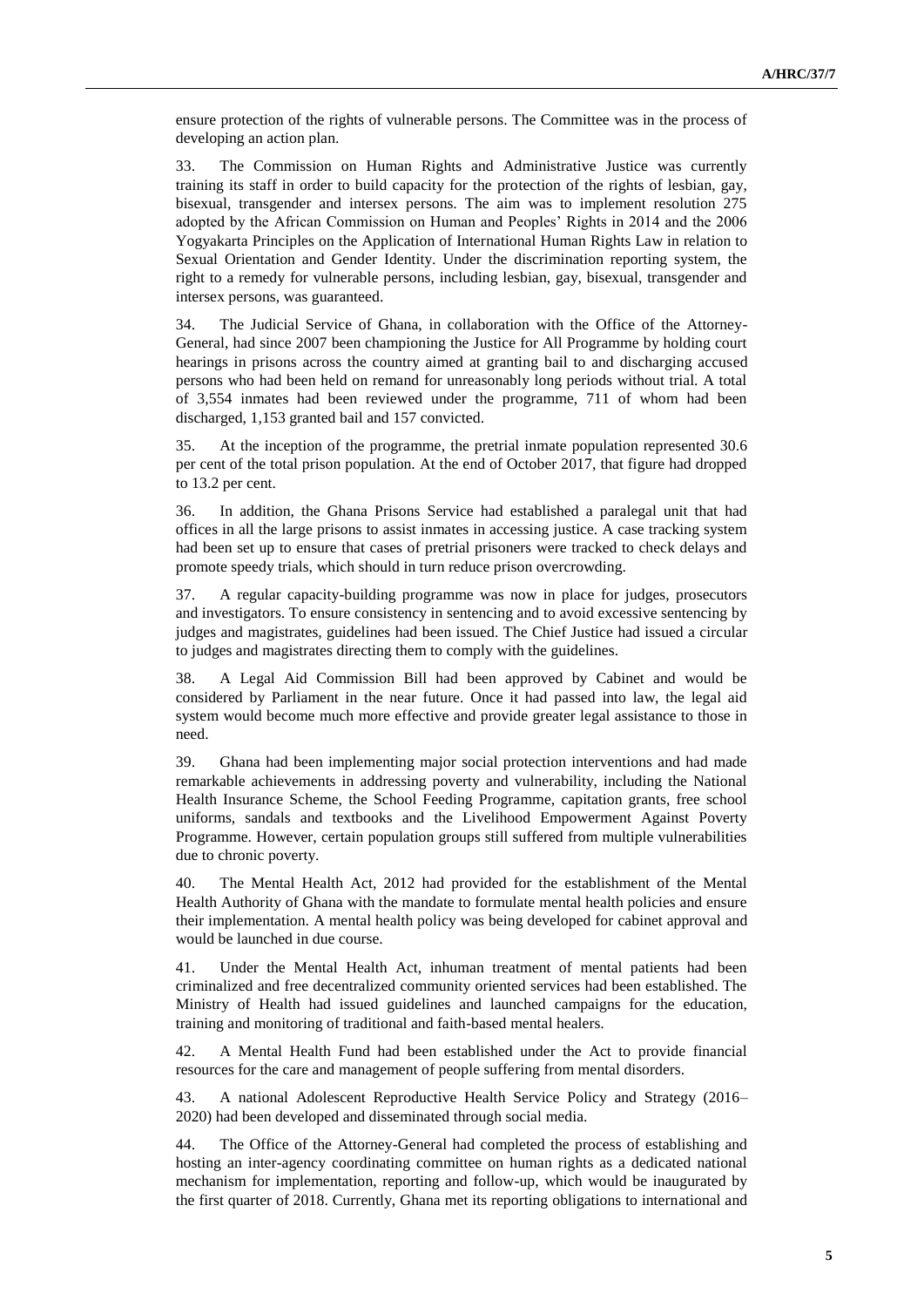regional human rights bodies and special procedure mechanisms through a process of ministerial or inter-agency consultation on thematic human rights issues.

#### **B. Interactive dialogue and responses by the State under review**

45. During the interactive dialogue, 98 delegations made statements. Recommendations made during the dialogue are to be found in section II of the present report.

46. The Central African Republic acknowledged that democracy had been further strengthened by the Ghanaian authorities and population. Ghana occupied an important position in the human development rankings.

47. Chad welcomed the implementation of the agreement on child protection, the initiative to end forced marriage and the strategic plan to combat HIV/AIDS.

48. Chile welcomed the ratification of the Optional Protocol to the Convention against Torture. It commended Ghana for deciding to abolish capital punishment and urged it to enact the relevant legislation and to ratify the Second Optional Protocol to the International Covenant on Civil and Political Rights, aiming at the abolition of the death penalty.

49. China welcomed the promotion of health, education and strengthening of HIV/AIDS prevention and treatment, and efforts to promote gender equality and combat discrimination and violence against women.

50. Colombia congratulated Ghana on achieving the Millennium Development Goal on universal free primary education. It welcomed the adoption by Ghana of its gender policy and its implementation of measures against child trafficking.

51. The Congo commended Ghana for its programmes on child protection and encouraged it to continue strengthening the powers of the Commission on Human Rights and Administrative Justice.

52. Côte d'Ivoire commended Ghana for ratifying several international legal instruments. It appreciated the measures Ghana had taken to strengthen the Commission on Human Rights and Administrative Justice.

53. Guatemala urged Ghana to continue working with the United Nations to strengthen key legal and judicial institutions. It was concerned about harmful practices involving women and girls, especially female genital mutilation.

54. Czechia appreciated the overview of the human rights situation in the country and thanked Ghana for its comments in reply to some of its advance questions.

55. Denmark was concerned that minority groups in Ghana continued to be subject to violence, discrimination, hate speech and homophobia, and that the Affirmative Action Bill had not yet been enacted.

56. Djibouti welcomed the efforts to improve the human rights situation in the country. It congratulated it on ratifying the Optional Protocol to the Convention against Torture.

57. Ecuador commended Ghana for its efforts to implement community services in health care and improve access to health in remote communities and for drawing up a national strategic plan to combat HIV/AIDS.

58. Egypt commended Ghana for holding free, fair elections under universal suffrage. Egypt encouraged it to pursue its constitutional review, and appreciated its human rights efforts and its cooperation with OHCHR.

59. Estonia welcomed the bill on the abolition of the death penalty. It encouraged Ghana to eliminate all harmful practices, including child labour, child, early and forced marriage, domestic violence and female genital mutilation.

60. Ethiopia noted the progress Ghana had achieved in terms of national legislation and its ratification of international human rights instruments. It commended it for its constitutional democracy and for maintaining law and order throughout the country.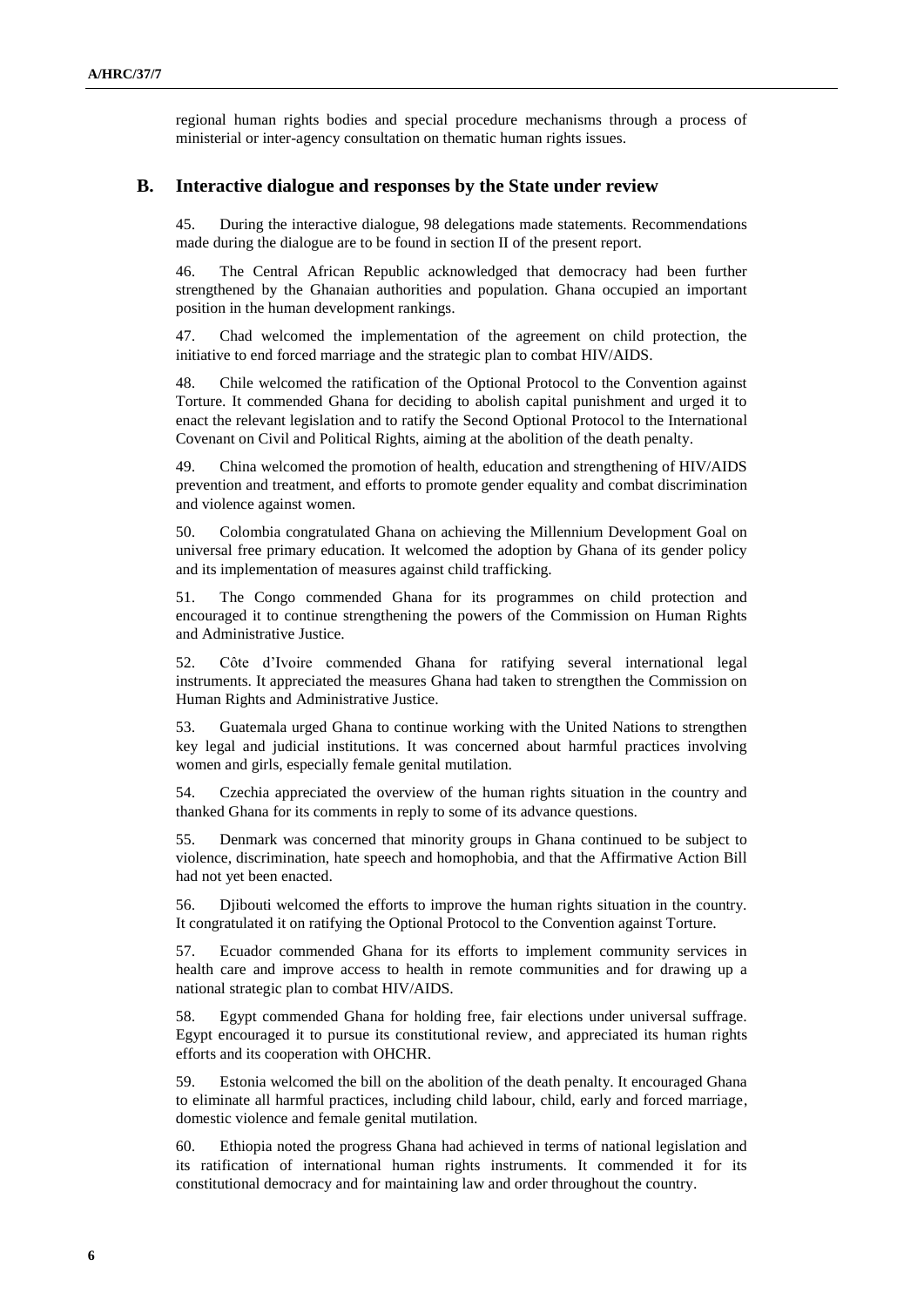61. France welcomed the progress made by Ghana in human rights since the previous review cycle, especially its ratification of the Optional Protocol to the Convention against Torture.

62. Georgia welcomed the ratification of the Optional Protocols to the Convention on the Rights of the Child on the involvement of children in armed conflict and to the Convention against Torture. It commended Ghana for approving the abolition of the death penalty and encouraged the Government to hold the relevant referendum in a timely fashion.

63. Germany commended Ghana for its social and economic progress, its strengthening of civil rights and its inclusive consultations with civil society to prepare the universal periodic review.

64. Greece expressed its appreciation of the ratification of the Optional Protocols to the Convention on the Rights of the Child on the involvement of children in armed conflict and to the Convention against Torture. It commended Ghana for implementing some of the recommendations made during the second review cycle.

65. Cuba commended Ghana for its efforts to combat discrimination and the fact that its current development plan and Shared Growth and Development Agenda embraced the Sustainable Development Goals.

66. Honduras welcomed the fact that Ghana had accepted many recommendations from the 2012 review cycle.

67. Hungary encouraged Ghana to identify gaps in its current legal and policy systems to protect children from violence and to strengthen monitoring of corporal punishment.

68. Iceland welcomed the progress made in protecting and promoting human rights since the second review cycle, but noted that improvements were still required.

69. India recognized the adoption of the 2015 gender policy and the approval of the Affirmative Action Bill. India welcomed the ratification of the Optional Protocol to the Convention on the Rights of the Child on the involvement of children in armed conflict.

70. Indonesia commended Ghana for ratifying the Optional Protocol to the Convention against Torture and welcomed its cooperation with the paralegal department to assist prison inmates with the appeal process.

71. The Islamic Republic of Iran acknowledged the measures taken to promote and protect health services, including community-based health and planning services for people living in remote areas.

72. Iraq noted the commitment of Ghana to implement a national human rights action plan, to provide universal primary education and to take affirmative action to ensure gender equality.

73. Ireland recognized the efforts to combat female genital mutilation. It welcomed its promotion and protection of the rights of lesbian, gay, bisexual, transgender and intersex persons, but was concerned about ambiguities in that regard in the Criminal Code.

74. Israel commended Ghana for its establishment of a special task force to combat human trafficking, the plan to eliminate early and forced child marriage and measures to end discrimination against persons with HIV.

75. Italy commended Ghana for ratifying the Optional Protocol to the Convention against Torture and its efforts to eradicate poverty, promote access to education, reduce maternal mortality, increase birth registration and combat child labour.

76. Japan commended the activities of the Domestic Violence and Victims Support Unit, but was concerned at the persistence of harmful customs, including forced early marriage. It noted with concern that 21.8 per cent of children were reportedly engaged in child labour.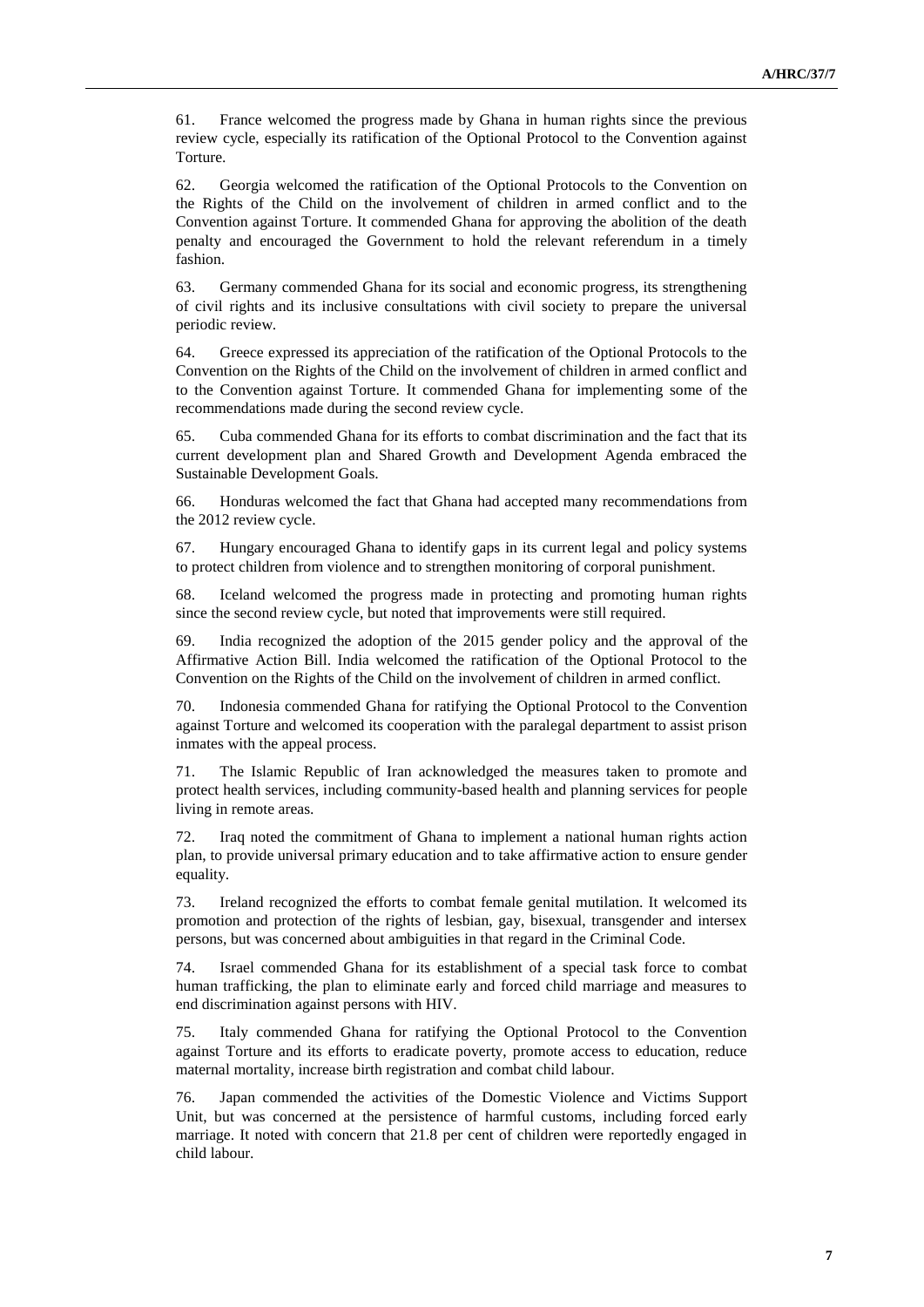77. Kenya asked how Ghana was ensuring that pregnant girls could attend school. It commended the efforts to implement the recommendations from previous reviews and encouraged Ghana to maintain that approach.

78. Latvia noted that, while Ghana had improved its cooperation with the special procedures of the Council, a significant number of requests by special procedure mandate holders had not yet been accepted.

79. Lebanon appreciated the continued efforts to promote health care, provide free education and fight discrimination through ad hoc programmes.

80. Libya welcomed the efforts to improve health care, particularly its adoption of a mental health law that aimed to improve living conditions and treatment for persons in psychiatric institutions.

81. Liechtenstein welcomed the commitment to international criminal justice through ratification of the Rome Statute of the International Criminal Court. It noted efforts to address child labour and abolish the death penalty.

82. Madagascar commended Ghana for implementing a notification system to deal with stigmatization and discrimination and the Child Protection Compact.

83. Malaysia was pleased that Ghana was enhancing the role of women and deploying efforts to promote gender mainstreaming and equality. It welcomed efforts to improve access to education and combat poverty.

84. Maldives welcomed the ratification of the Optional Protocols to the Convention on the Rights of the Child on the involvement of children in armed conflict and to the Convention against Torture. It commended efforts to end child marriage and to provide free high school education and compulsory universal basic education.

85. Mali welcomed the fact that Ghana had signed the Hague Convention on Protection of Children and Cooperation in respect of Intercountry Adoption and ratified the Optional Protocol to the Convention against Torture. It also welcomed the progress made on abolishing the death penalty.

86. Mauritania noted that the number of pretrial detainees had fallen, that communitybased health services had been set up in remote areas and that a secondary education programme had been implemented.

87. Mexico commended Ghana for ratifying the Optional Protocols to the Convention against Torture and to the Convention on the Rights of the Child on the involvement of children in armed conflict.

88. Mauritius congratulated Ghana for its democratic elections in December 2016. It encouraged it to pursue its comprehensive social policies targeting vulnerable groups.

89. Mongolia welcomed the decision to abolish the death penalty. It noted efforts to strengthen the right to education, promote gender equality and eliminate discrimination against women.

90. Montenegro noted the high rates of violence, abuse and child exploitation and marriage in Ghana. It asked the Ghanaian delegation to elaborate on measures to ensure affordable education for adolescent girls.

91. Morocco commended Ghana for developing national action plans on human rights, to eliminate human trafficking and to combat forced marriage.

92. Myanmar was encouraged by the measures taken to improve the human rights of prisoners, address gender-based violence and end child marriage.

93. Namibia welcomed the work of the Constitutional Review Implementation Committee. It noted the human rights initiatives that had been completed and those that were under implementation.

94. The Netherlands welcomed the democratic credentials of Ghana, its attachment to the rule of law and its promotion of those universal values internationally. It commended it for its stand against corruption.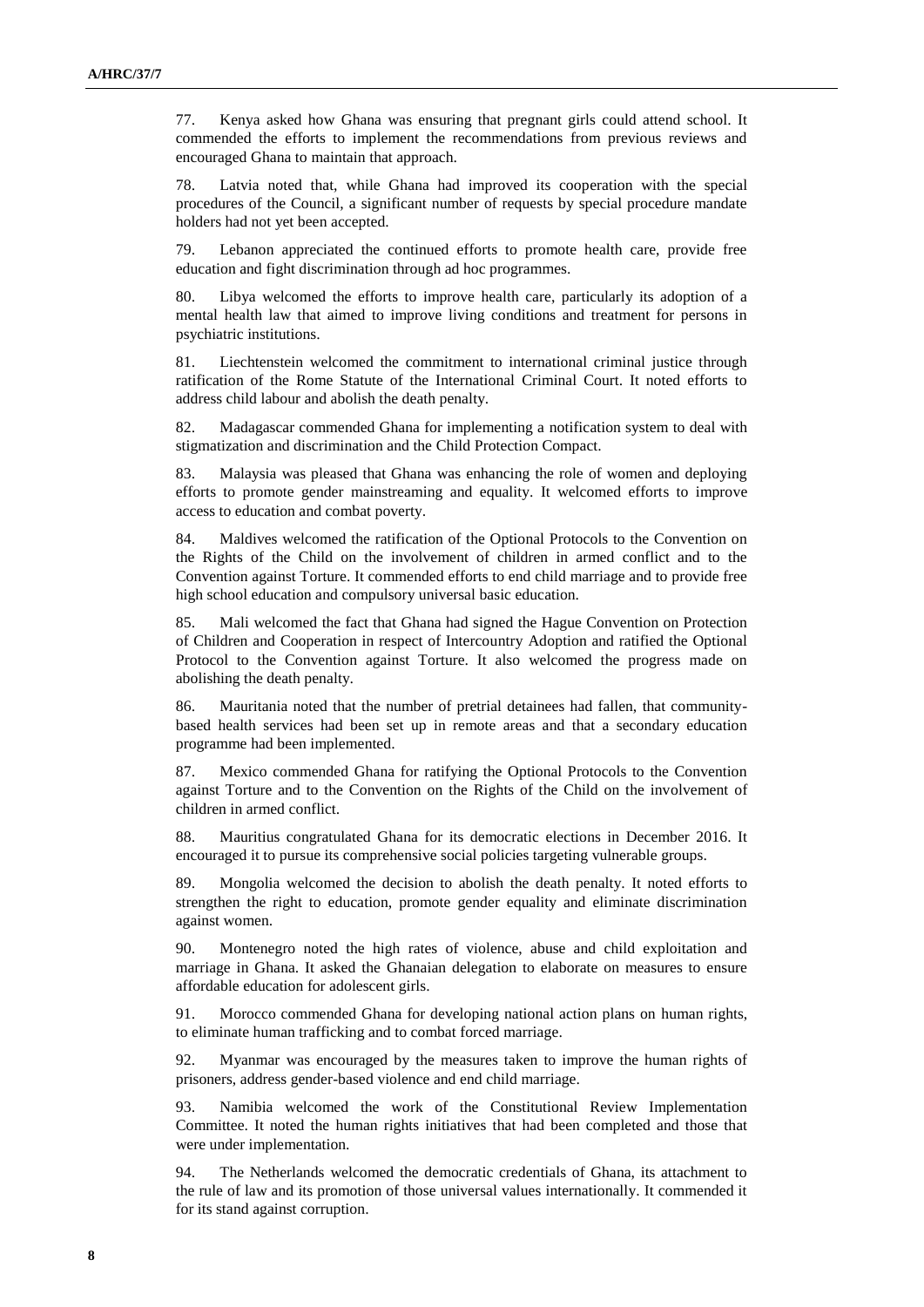95. Nicaragua welcomed the accession of Ghana to instruments relating to the Sustainable Development Goals and the 2030 Agenda. It welcomed progress in education and health, especially for women and girls.

96. Nigeria commended Ghana for its discrimination reporting system, the Child Protection Compact, the baseline survey on human trafficking and its social investment programmes.

97. Norway praised Ghana for the progress achieved, but expressed concern at the prevalence of domestic violence and rape.

98. Peru commended Ghana for its declaration on universal primary education, its national human rights action plan and measures to end early and forced marriage.

99. Poland welcomed the ratification of the Optional Protocols to the Convention on the Rights of the Child on the involvement of children in armed conflict and to the Convention against Torture. It noted the steps taken to abolish the death penalty.

100. Portugal appreciated the commitment to extend free access to senior high school. It expressed concern about the situation of mental health patients.

101. Qatar commended Ghana for its efforts to develop a human rights action plan and a second programme for shared growth and development.

102. The Republic of Korea commended Ghana for its ratification of the Optional Protocol to the Convention against Torture and its cooperation with United Nations mechanisms. It expressed concern about the human rights of children, women and girls.

103. Rwanda encouraged Ghana to strengthen its efforts to implement laws aimed at ensuring justice for victims of gender-based violence.

104. Senegal welcomed measures to improve the living conditions of vulnerable groups and urged the international community to support Ghana.

105. Sierra Leone applauded efforts to develop a national human rights action plan, end child marriage and eliminate human trafficking.

106. Slovenia praised Ghana for ratifying the Optional Protocols to the Convention against Torture and to the Convention on the Rights of the Child on the involvement of children in armed conflict. It expressed concern at reports of violence against women, the use of harmful practices, abuse and sexual exploitation of children.

107. South Africa welcomed the commitment to implementing recommendations from the previous review cycle and to resolve outstanding issues following the Constitutional review process.

108. Spain commended Ghana for progress made in developing a national human rights action plan and for ratifying international instruments.

109. The State of Palestine acknowledged the free senior high school education and one hot meal a day programmes, aimed at improving access to secondary education.

110. The Sudan praised Ghana for ratifying the Optional Protocols to the Convention against Torture and to the Convention on the Rights of the Child on the involvement of children in armed conflict and noted with appreciation efforts to increase access to education and socioeconomic development.

111. Sweden appreciated the continued work of Ghana to fulfil its human rights obligations and encouraged it to make further efforts.

112. Switzerland acknowledged efforts to implement the National Anti-Corruption Action Plan and to abolish the death penalty. It remained concerned at the situation of women and children.

113. Timor-Leste welcomed the launch of an inclusive educational policy focused particularly on children with disabilities and the end child marriage project.

114. Togo praised Ghana for its efforts to combat poverty and promote socioeconomic development focusing on vulnerable groups.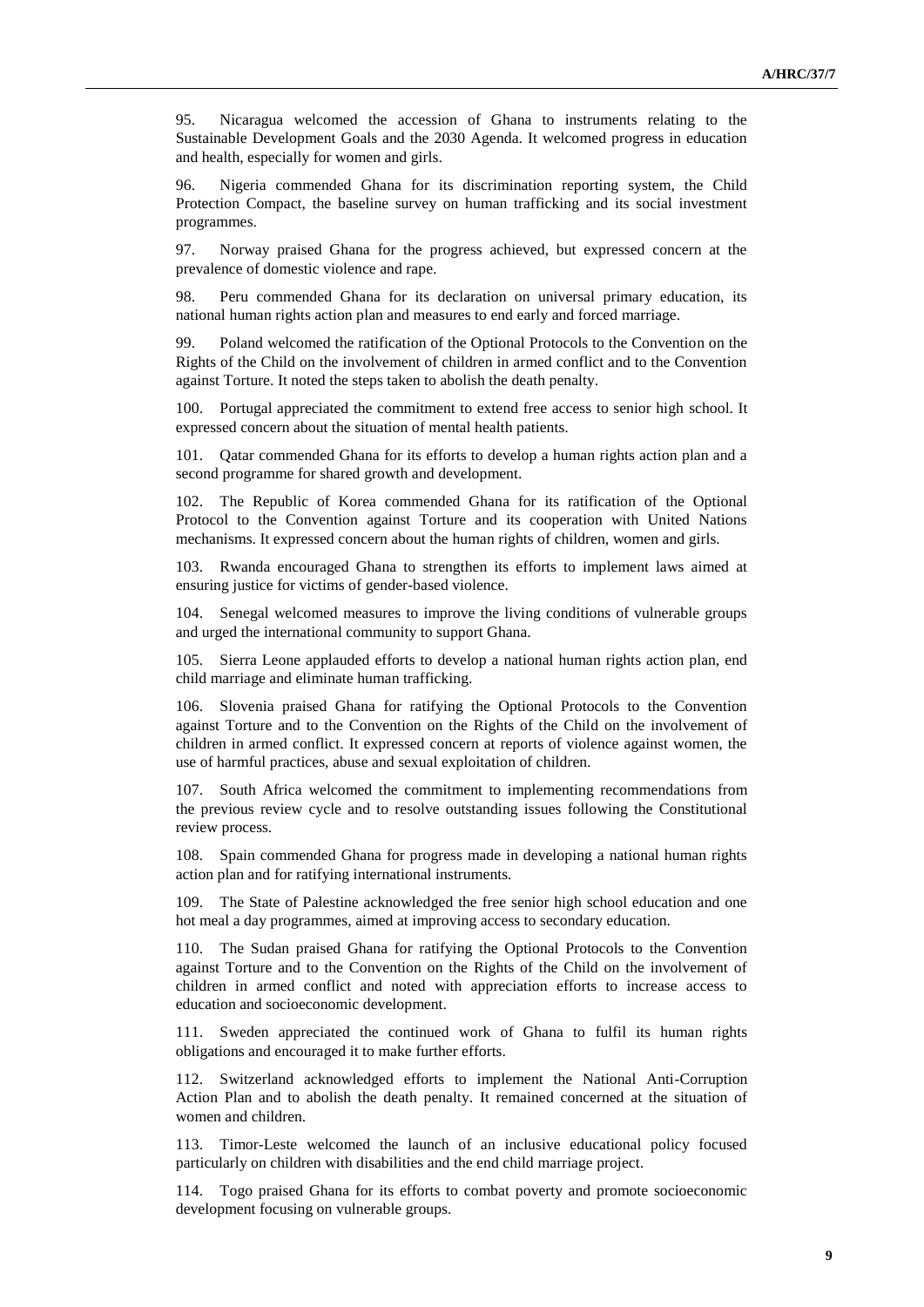115. Tunisia appreciated the steps taken by Ghana to ratify a number of international legal instruments and align its national legislation with them.

116. Turkey commended Ghana for ratifying human rights treaties and establishing the Office of the Special Prosecutor to address corruption.

117. Uganda welcomed the ratification of the Optional Protocol to the Convention on the Rights of the Child on the involvement of children in armed conflict and urged Ghana to align its juvenile justice system with that Convention to address the problem of child labour.

118. Ukraine appreciated the establishment of a standing coordinating body and a road map to implement previous review recommendations and called on international partners to support Ghana.

119. The United Kingdom recognized the progress made by Ghana in terms of human rights and made recommendations.

120. The United States of America recognized the efforts of Ghana to uphold human rights, but remained concerned about prison conditions and discrimination against lesbian, gay, bisexual and transgender persons, women and people with disabilities.

121. Uruguay welcomed the discrimination reporting system and efforts made to combat harmful practices. It expressed hope that capital punishment would be repealed after the referendum.

122. The Bolivarian Republic of Venezuela acknowledged the programmes for shared growth and development and to combat poverty. It urged Ghana to continue improving the human rights situation.

123. Zambia noted with satisfaction the ratification of the Optional Protocol to the Convention against Torture and the implementation of the end child marriage project and the Justice for All Programme.

124. Zimbabwe appreciated the steps taken by Ghana to improve social services, reduce poverty and promote socioeconomic development, and its ratification of the Optional Protocols to the Convention against Torture and to the Convention on the Rights of the Child on the involvement of children in armed conflict.

125. Albania commended Ghana for its end child marriage project and encouraged it to extend free access to senior high school education.

126. Algeria welcomed the end child marriage project, the measures to extend access to school education and to combat discrimination, and the ratification of the Optional Protocol to the Convention on the Rights of the Child on the involvement of children in armed conflict.

127. Angola commended Ghana for launching an inclusive education system focused on people with disabilities and for its progress in terms of health, justice and gender equality.

128. Argentina made recommendations.

129. Armenia commended Ghana for launching the end child marriage project and for ratifying the Optional Protocol to the Convention on the Rights of the Child on the involvement of children in armed conflict. It encouraged Ghana to address corporal punishment and violence against women.

130. Australia welcomed the efforts to maintain religious harmony, but noted with concern the criminalization of consensual same-sex relationships and violations of the rights of mental health patients.

131. Austria welcomed progress made in protecting human rights, but expressed concern at reports of excessive use of force and unlawful killings by law enforcement officers.

132. Azerbaijan praised Ghana for achieving the Millennium Development Goal on primary education, ratifying the Optional Protocols to the Convention against Torture and to the Convention on the Rights of the Child on the involvement of children in armed conflict and taking measures to combat human trafficking.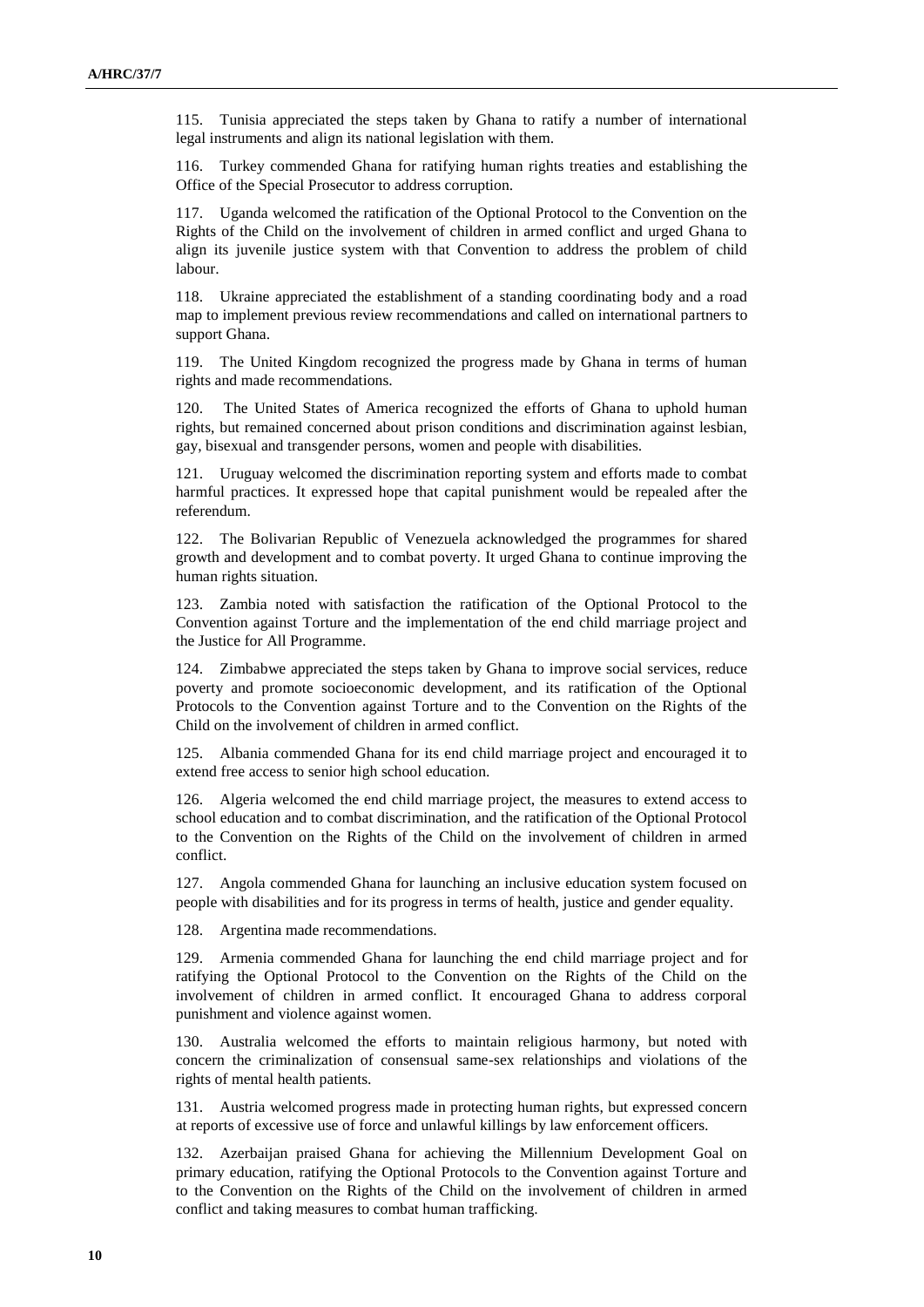133. Bahrain commended Ghana for its efforts, but raised concern about the high rate of child marriage in the country.

134. Belgium noted with satisfaction the efforts to implement the recommendations made during the previous review and encouraged Ghana to continue improving the situation of women and children.

135. Benin welcomed the ratification of the Optional Protocols to the Convention against Torture and to the Convention on the Rights of the Child on the involvement of children in armed conflict and the International Labour Organization (ILO) Domestic Workers Convention, 2011 (No. 189), and initiatives to ensure gender equality and education for children and to put a stop to enforced and child marriage.

136. Botswana welcomed the projects to end child marriage and child trafficking. It raised concern about the practice of shackling mental health patients and the rise of vigilantism in politics.

137. Brazil commended Ghana for its efforts to combat torture and prison overcrowding and to ensure universal education. It welcomed the Heart to Heart campaign and the Justice for All Programme.

138. Bulgaria encouraged Ghana to take further legislative and policy measures to achieve gender equality, such as adopting the Affirmative Action Bill and implementing the gender policy.

139. Burkina Faso urged Ghana to intensify efforts to ensure women's rights, notably their rights to inheritance and to participate in public life, and to combat gender violence and harmful practices.

140. Burundi praised Ghana for its efforts in the human rights area and encouraged it to improve conditions in detention and police custody by establishing a national mechanism to prevent torture.

141. Cabo Verde noted with satisfaction that Ghana had ratified a number of international legal instruments and encouraged it to effectively abolish the death penalty.

142. Canada welcomed the commitments to ensuring gender equality and addressing child labour. It encouraged Ghana to implement the National Plan of Action for the Elimination of Child Labour.

143. Pakistan commended Ghana for its discrimination reporting system and Justice for All Programme. It urged the international community to support Ghana in its efforts.

144. The delegation of Ghana replied to a question from Montenegro on affordable education for adolescents and girls and prevention of early marriage and a question from Kenya on pregnant girls' school attendance.

145. The delegation of Ghana thanked the other delegations for their constructive engagement and messages of solidarity, especially the unanimous recognition of the progress that Ghana had made and continued to make in upholding human rights.

# **II. Conclusions and/or recommendations**

146. **The recommendations formulated during the interactive dialogue/ listed below have been examined by Ghana and enjoy the support of Ghana:**

146.1 **Ratify the two Optional Protocols to the Convention on the Rights of the Child (Egypt);**

146.2 **Ratify the Optional Protocol to the Convention on the Rights of the Child on a communications procedure (Georgia);**

146.3 **Ratify the Optional Protocol to the Convention on the Rights of the Child on the sale of children, child prostitution and child pornography (Honduras) (Islamic Republic of Iran) (Spain) (Montenegro) (Uruguay);**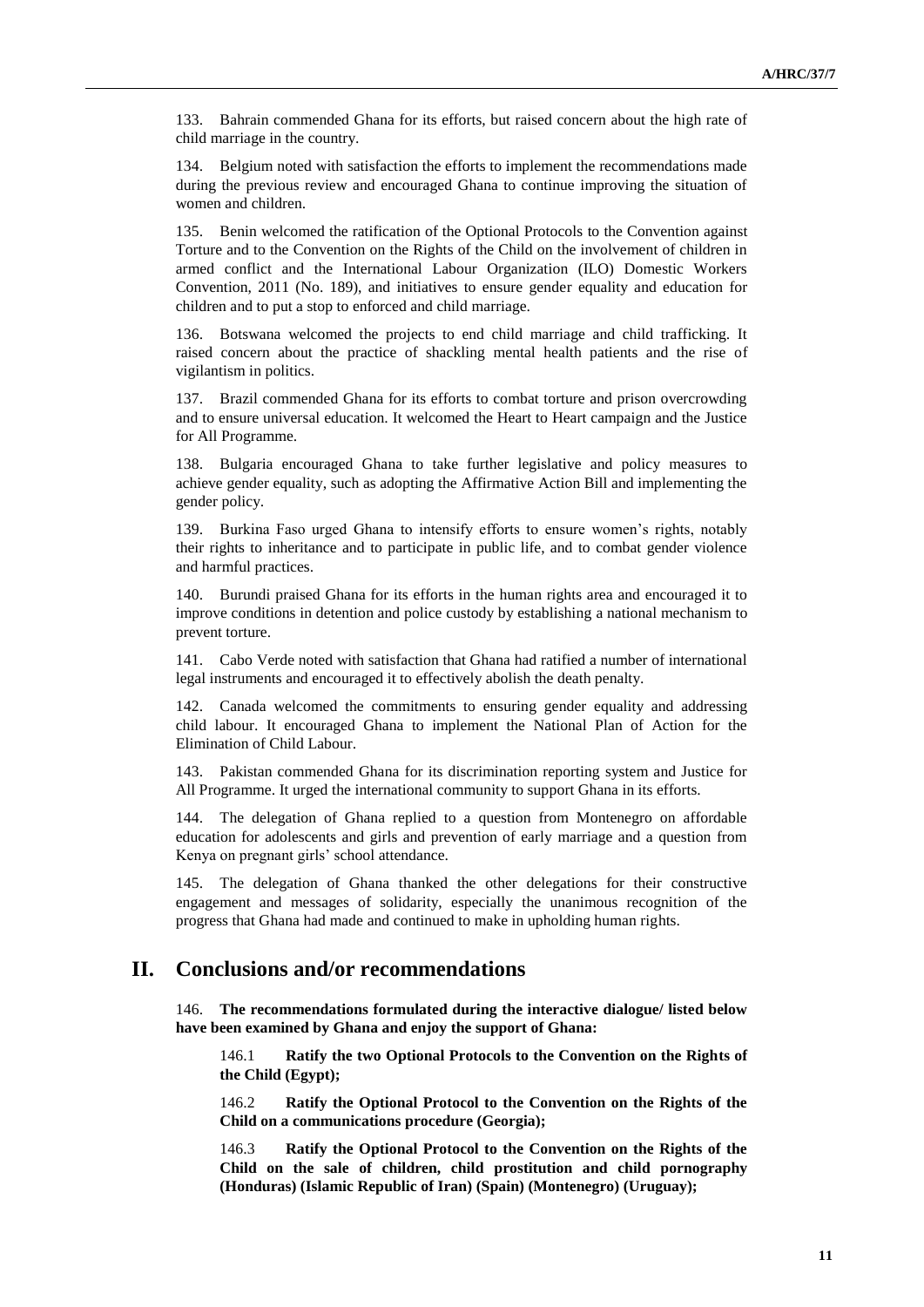146.4 **Promptly ratify the Optional Protocol to the Convention on the Rights of the Child on the sale of children, child prostitution and child pornography (Guatemala);**

146.5 **Expedite the ratification of the Optional Protocol to the Convention on the Rights of the Child on the sale of children, child prostitution and child pornography (Hungary);**

146.6 **Ratify the Second Optional Protocol to the International Covenant on Civil and Political Rights, aiming at the abolition of the death penalty (Honduras) (Spain) (Liechtenstein) (Portugal) (Angola) (Montenegro) (Sweden) (Albania) (Poland) (France);**

146.7 **Formalize abolition of the death penalty by signing the Second Optional Protocol to the International Covenant on Civil and Political Rights (Australia);**

146.8 **Consider ratifying the Second Optional Protocol to the International Covenant on Civil and Political Rights, aiming at the abolition of the death penalty (Belgium);**

146.9 **Continue efforts to abolish the death penalty and ratify the Second Optional Protocol to the International Covenant on Civil and Political Rights, aiming at the abolition of the death penalty (Estonia);**

146.10 **Effectively abolish the death penalty and consider ratifying the Second Optional Protocol to the International Covenant on Civil and Political Rights, aiming at the abolition of the death penalty (Greece);**

146.11 **Expedite the ratification of the International Labour Organization Domestic Workers Convention, 2011 (No. 189) (India);**

146.12 **Ratify the conventions that Ghana is a signatory to (Madagascar);**

146.13 **Ratify the International Convention for the Protection of All Persons from Enforced Disappearance (Sierra Leone);**

146.14 **Ratify the remaining Optional Protocol to the Convention on the Rights of the Child as well as the International Convention for the Protection of All Persons from Enforced Disappearance (Portugal);**

146.15 **Ratify the Optional Protocol to the International Covenant on Economic, Social and Cultural Rights and the Optional Protocol to the Convention on the Rights of the Child on a communications procedure (Spain);**

146.16 **Take the necessary measures to ensure that the Persons with Disability Act (2006) is in line with the Convention on the Rights of Persons with Disabilities (State of Palestine);**

146.17 **Accede to the ILO Domestic Workers Convention, 2011 (No. 189) (Sudan);**

146.18 **Speed up the ratification procedure of the African Union Convention for the Protection and Assistance of Internally Displaced Persons in Africa (Kampala Convention) (Togo);**

146.19 **Amend the Persons with Disability Act of 2006 in line with the Convention on the Rights of the Persons with Disabilities (Turkey);**

146.20 **Ratify the African Union Convention for the Protection and Assistance of Internally Displaced Persons in Africa (the Kampala Convention) (Uganda);**

146.21 **Ratify the International Convention for the Protection of All Persons from Enforced Disappearance (Iraq);**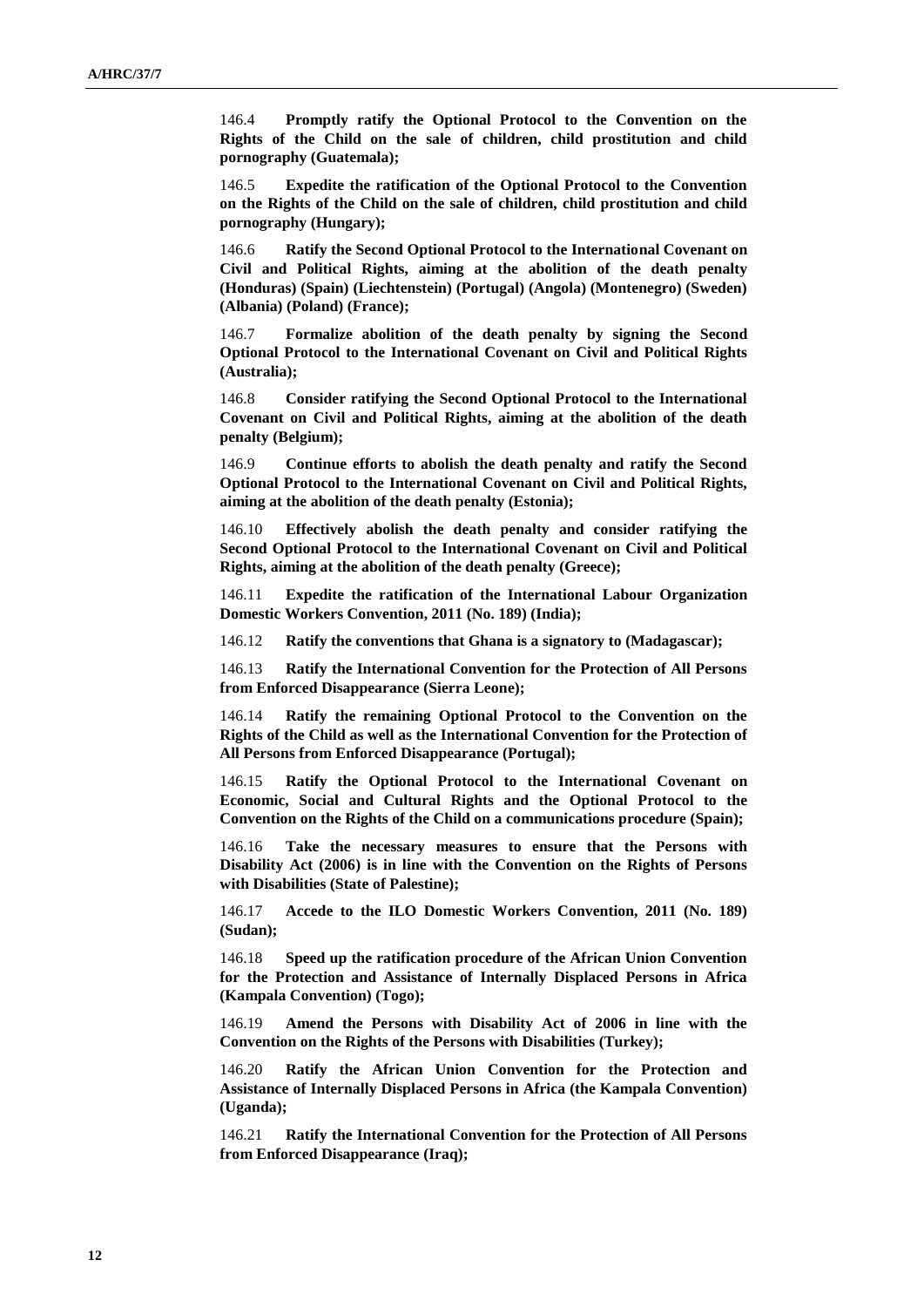146.22 **Take all the necessary measures to complete the alignment of its legislation with all the obligations under the Rome Statute of the International Criminal Court (Latvia);**

146.23 **Intensify efforts aimed at establishing a standing coordinating body for the implementation of recommendations and reporting (Georgia);**

146.24 **Step up its cooperation with the special procedures of the Human Rights Council by responding positively to the pending visit requests by the special procedure mandate holders (Latvia);**

146.25 **Adopt an open, merit-based selection process when selecting national candidates for United Nations treaty body elections (United Kingdom of Great Britain and Northern Ireland);**

146.26 **Intensify efforts towards the implementation of some of the recommendations of the last review, which are already in the process of being implemented (Nigeria);**

146.27 **Implement the recommendations of the Constitutional Review Commission speedily (South Africa);**

146.28 **Establish, before the next universal periodic review, a national preventive mechanism in accordance with the Optional Protocol to the Convention against Torture (Czechia);**

146.29 **Establish a national preventive mechanism for combating torture in line with the Optional Protocol to the Convention against Torture (Estonia);**

146.30 **Expedite internal procedures related to the establishing of the national preventive mechanism under the Optional Protocol to the Convention against Torture and Other Cruel, Inhuman or Degrading Treatment or Punishment (Georgia);**

146.31 **Continue to engage in the effort to designate a national preventive mechanism in Ghana (Indonesia);**

146.32 **Establish a national mechanism for reporting and follow-up, which includes the elements identified in the practical guide prepared by the Office of the High Commissioner (Mexico);**

146.33 **Establish a standing coordination mechanism for the implementation of the recommendations and for the drafting of the reports (Morocco);**

146.34 **Consider establishing the national preventive mechanism, with the necessary legal and administrative provisions for its effective functioning in full independence, and sensitizing prison and police officers on a human rightsbased approach towards detainees (Mauritius);**

146.35 **Establish a national preventive mechanism against torture (Morocco);**

146.36 **Continue to strengthen its national human rights institution, namely the Commission on Human Rights and Administrative Justice, for the Commission to further develop a national human rights action plan which incorporates the Sustainable Development Goals (Indonesia);**

146.37 **Consider the establishment or the strengthening of the existing national mechanism for coordination, implementation, reporting and follow-up, in line with elements arising from good practices identified in the 2016 OHCHR guide on national mechanisms for reporting and follow-up (Portugal);**

146.38 **Establish an independent mechanism to carry out investigations of alleged misconduct by police officers (Austria);**

146.39 **Develop and implement a mechanism or solid legal measure to eliminate violations committed by the security forces and police (Madagascar);**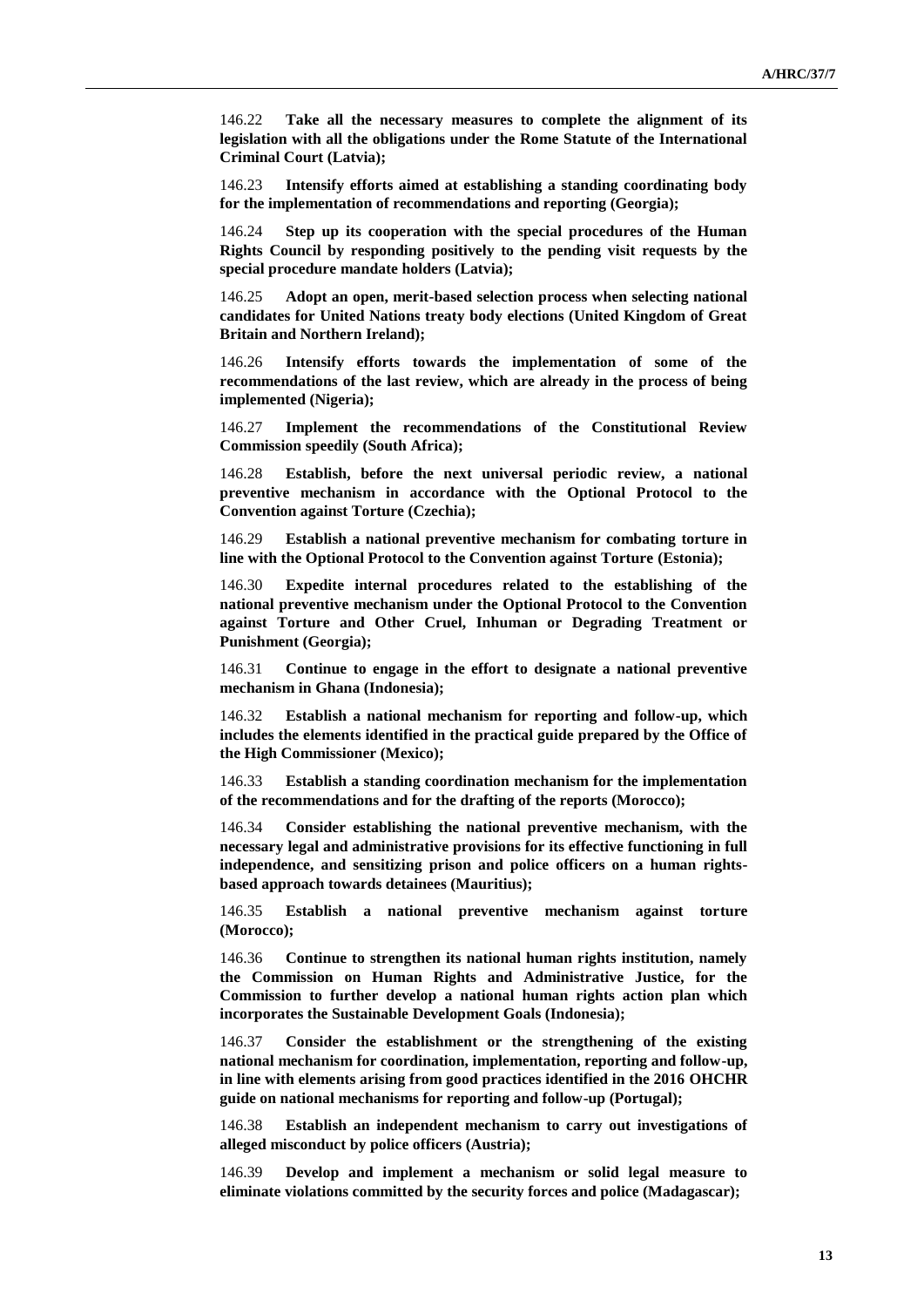146.40 **Continue strengthening the institutions responsible for the promotion and protection of human rights (Cuba);**

146.41 **Adopt and implement the revised Right to Information Bill in order to establish a robust legislative framework for access to information (Czechia);**

146.42 **Adopt the Affirmative Action Bill without further delay (Denmark);**

146.43 **Finalize pending human rights initiatives, including the Affirmative Action or Gender Equality Bill, the Right to Information Bill, and the National Plan of Action on Human Trafficking (Namibia);**

146.44 **Finalize the process of implementation of the Bill drafted for the abolition of capital punishment (Poland);**

146.45 **Enact the Right to Information Bill, which has been reviewed by the Attorney General and was submitted to the Cabinet in May 2017 (Turkey);**

146.46 **Pass gender equality legislation including the Property Rights of Spouses Bill, the Affirmative Action Bill and the Intestate Succession Bill (Australia);**

146.47 **Adopt the Right to Information Bill, building on its efforts to improve good governance, accountability and transparency (Canada);**

146.48 **Fully implement the Domestic Violence Act (Austria);**

146.49 **Complete the process of the development of a national human rights plan that is geared to take into account the implementation of the 2030 Agenda (South Africa);**

146.50 **Continue its efforts for the implementation of the Sustainable Development Goals, especially those related to education, and for their integration in the national policies (Pakistan);**

146.51 **Integrate and apply the Guiding Principles on Business and Human Rights to all its relevant policies including licensing extractive business (Republic of Korea);**

146.52 **Strengthen implementation of legislation and policies aimed at ending harmful traditional practices, in particular child, early and forced marriage (Rwanda);**

146.53 **Continue its efforts to develop a national human rights action plan (Sudan);**

146.54 **Intensify efforts to develop a national human rights action plan (Ukraine);**

146.55 **Continue adopting all the necessary measures to promote human rights in the country (Cuba);**

146.56 **Continue its efforts for the development of a comprehensive national action plan for human rights (Pakistan);**

146.57 **Amend national legislation to allow Ghanaian nationals residing abroad to vote (Egypt);**

146.58 **Intensify efforts to bring domestic legislation into compliance with the provisions of the Rome Statute of the International Criminal Court (Estonia);**

146.59 **Take the steps necessary to protect lesbian, gay, bisexual, transgender and intersex persons from violence and discrimination on the basis of their sexual orientation and gender identity (Ireland);**

146.60 **Ensure that victims of discrimination and violence based on sexual orientation and gender identity have access to rehabilitation and remedy and that all perpetrators are punished (Czechia);**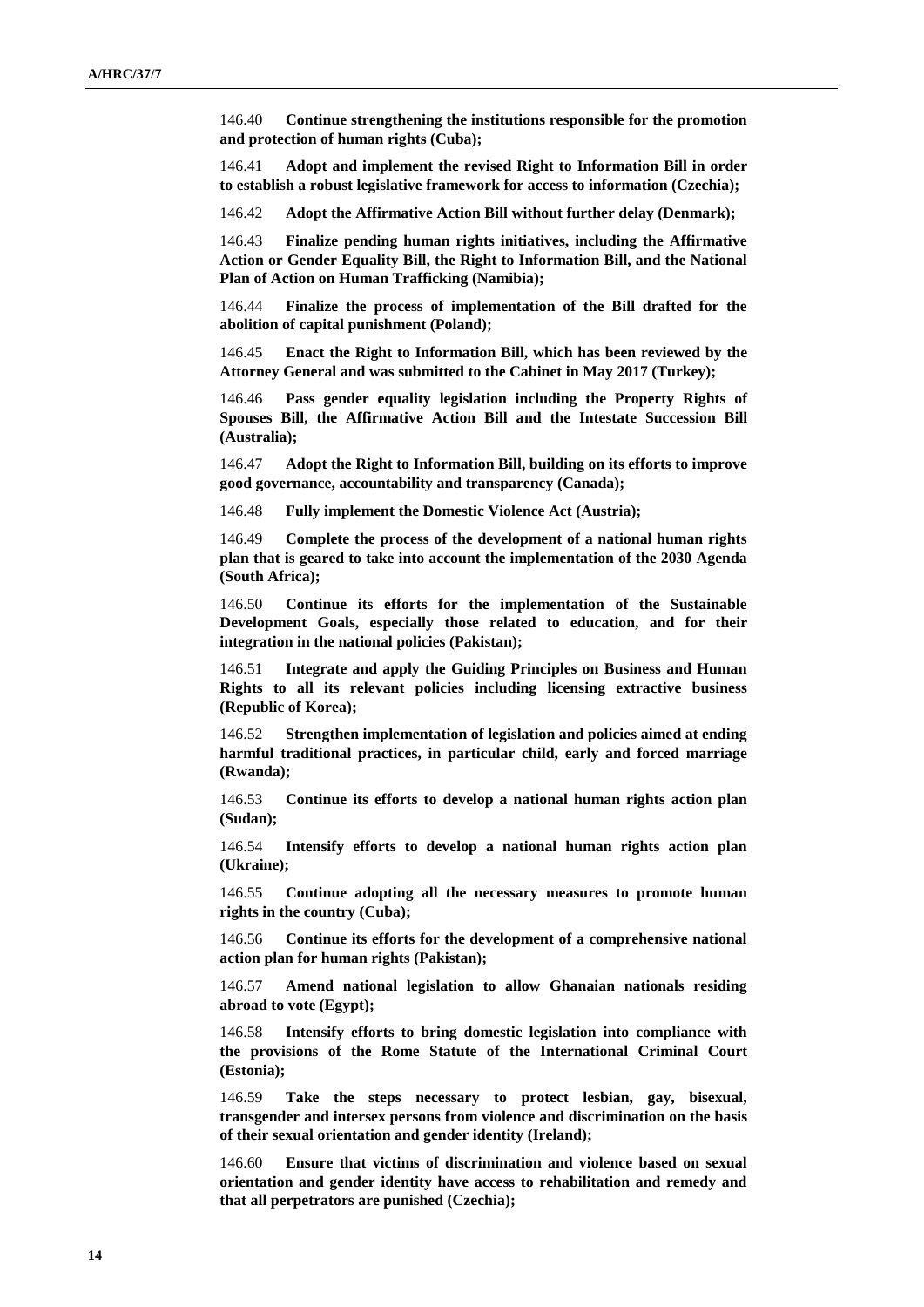146.61 **Take measures to fight against violence and discrimination based on sexual orientation and gender identity (Italy);**

146.62 **Continue promoting gender equality through specific laws, plans and programmes (Peru);**

146.63 **Continue to implement the discrimination reporting system in order to tackle stigmatization and discrimination of the most vulnerable groups (Bolivarian Republic of Venezuela);**

146.64 **Continue promoting economic and social sustainable development in order to lay a solid foundation for the enjoyment of human rights (China);**

146.65 **Expedite the development of a concrete national implementation framework on human rights (Uganda);**

146.66 **Continue the efforts to abolish the death penalty (Colombia) (Côte d'Ivoire) (Togo);**

146.67 **Abolish formally the death penalty (Netherlands);**

146.68 **Continue to take the necessary steps to achieve the total abolition of the death penalty (Brazil);**

146.69 **Establish a moratorium on the death penalty, as the first step towards its full abolition (Portugal);**

146.70 **Continue the current practice of granting clemency and commuting death sentences, establish an official moratorium on executions and continue the public discourse to finally abolish the death penalty (Germany);**

146.71 **Take immediate measures to introduce a formal moratorium on executions and take concrete steps toward the total abolition of the death penalty (Norway);**

146.72 **Consider declaring an official moratorium on executions and organize a referendum on the death penalty, following the approval by Cabinet granting its abolition in 2014 (Namibia);**

146.73 **Adopt a formal moratorium and commute all death sentences to prison terms (Sweden);**

146.74 **Intensify its efforts towards abolishing the death penalty including through holding public consultations on a referendum on its abolition in accordance with Ghana's Constitution (Rwanda);**

146.75 **Conclude the enactment of a law aimed towards the abolition of the death penalty as prioritized by the Government of Ghana and the holding of the required referendum in this regard (South Africa);**

146.76 **Finalize the decision on abolishing the death penalty by holding a referendum (Ukraine);**

146.77 **Put in place the recommendation made in 2011 by the Constitutional Review Commission, in concrete regarding the abolition of the death penalty (Spain);**

146.78 **Include the total abolition of the death penalty in the Constitution as soon as possible (Switzerland);**

146.79 **Take further steps on the abolition of the death penalty in accordance with the Constitution and national legislation (Armenia);**

146.80 **Revise the Criminal Code so as to eliminate mandatory death sentences and pursue efforts to abolish the death penalty (Austria);**

146.81 **Fully implement legislation on domestic violence (Norway);**

146.82 **Integrate a human rights component into the protocols of actions for security forces (Guatemala);**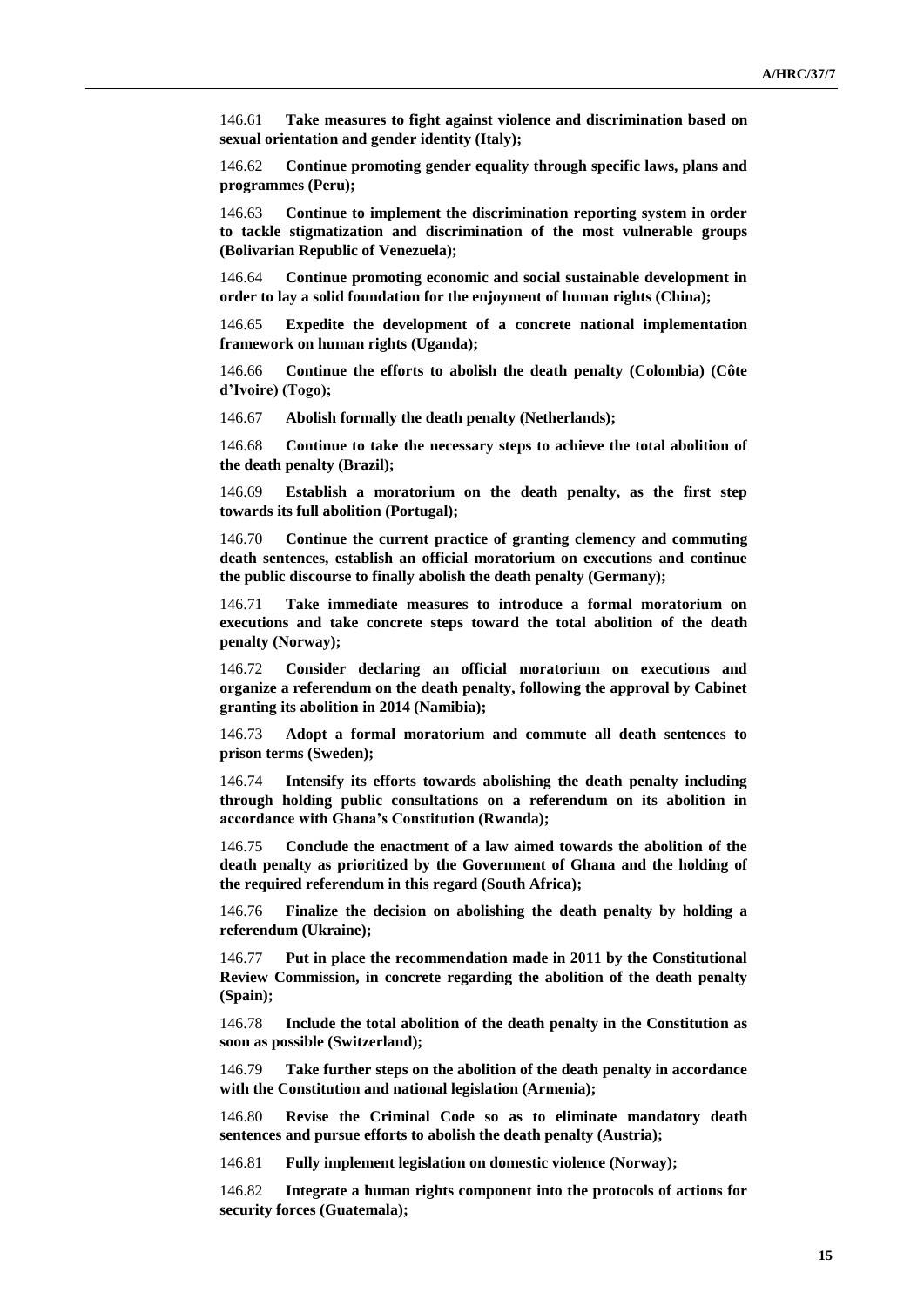146.83 **Continue the judiciary system reform to reinforce its efficiency, notably to improve access to justice for all (Djibouti);**

146.84 **Continue efforts to combat corruption (Algeria);**

146.85 **Pursue its efforts to strengthen the Human Rights and Administrative Justice Commission, in particular by ensuring adequate financing and guaranteeing its efficiency (Switzerland);**

146.86 **Enact criminal justice sector reforms to protect the rights of the accused, in particular the rights to a trial within a reasonable time and to legal assistance (United States of America);**

146.87 **Align its justice system for minors with the Convention on the Rights of the Child and other relevant norms (Albania);**

146.88 **Strengthen efforts to improve prison conditions (France);**

146.89 **Take necessary steps to improve treatment of prisoners in compliance with international standards (Myanmar);**

146.90 **Consider the introduction of alternative punishment for minor crimes, to alleviate overcrowding (Netherlands);**

146.91 **Adopt a law guaranteeing media freedom (Lebanon);**

146.92 **Continue the efforts made to fight human trafficking, in particular the exploitation of children and women, by reinforcing the fight against the smugglers (Djibouti);**

146.93 **Finalize adoption of the National Action Plan on Human Trafficking (Azerbaijan);**

146.94 **Strengthen the efforts to prevent and combat human trafficking, protect victims and guarantee them access to medical, social, judicial and rehabilitation services, as well as psychological support (Ecuador);**

146.95 **Enforce the Human Trafficking Act and the Immigration Amendment Act, and allocate sufficient resources to combat trafficking in persons, human smuggling and other irregular migration (Iceland);**

146.96 **Further implement actions to fight against trafficking in human beings (Italy);**

146.97 **Continue efforts to combat human trafficking (Lebanon);**

146.98 **Continue efforts to combat trafficking in human beings (Libya);**

146.99 **Adopt and implement anti-trafficking legislation (Norway);**

146.100 **Enforce the Human Trafficking Act and the Immigration Amendment Act and allocate sufficient resources to combat trafficking in persons (Timor-Leste);**

146.101 **Adopt a more holistic approach to combating modern slavery, through systematic case referral and improved coordination between law enforcement agencies, in line with the Call to Action that Ghana endorsed on 17 September 2017 in New York (United Kingdom of Great Britain and Northern Ireland);**

146.102 **Institute measures to remove existing structural and legislative barriers for women in the labour market (Uganda);**

146.103 **Continue applying and reinforcing programmes and public policies on inclusion, poverty reduction, equality promotion and non-discrimination, with particular attention to women, children, the elderly and persons with disabilities, among other vulnerable groups (Nicaragua);**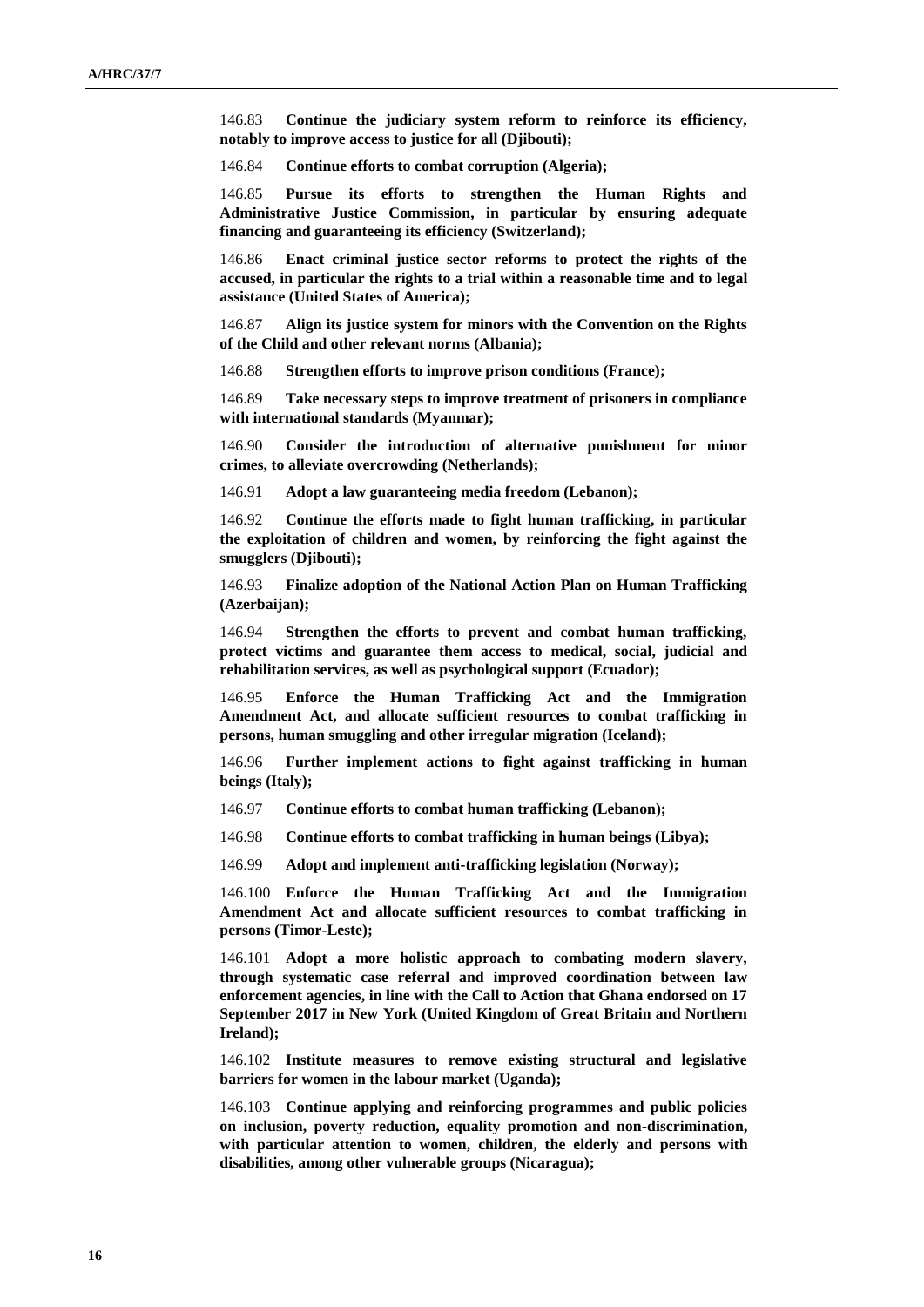146.104 **Continue strengthening social policy implemented by the Government to tackle the most needy in the country (Bolivarian Republic of Venezuela);**

146.105 **Establish the Mental Health Fund as described in the Mental Health Act 2012 and provide it with adequate funding (Czechia);**

146.106 **Ensure implementation of the Mental Health Act, including through the adoption of legislative instruments, and the recruitment of qualified mental health professionals (Timor-Leste);**

146.107 **Adopt the necessary legislative instruments for the implementation of the Mental Health Act (Turkey);**

146.108 **Provide health care to persons with mental disabilities (Tunisia);**

146.109 **Complement the reported improvement in mental health services with more robust supervision of the way mental patients are treated in "prayer camps" (Israel);**

146.110 **Prevent, investigate and prosecute inhumane treatment in prayer camps or witch camps and psychiatric hospitals. Address societal attitudes condoning such violations and abuses of rights of persons with mental disabilities (Czechia);**

146.111 **Improve assistance to vulnerable groups, in particular persons facing mental illness (Senegal);**

146.112 **Fully implement the Ghanaian Mental Health Authority's announcement that it will abolish inhumane treatment of mentally ill people in prayer camps (Australia);**

146.113 **Undertake mental health awareness campaigns to educate communities (Botswana);**

146.114 **Increase government spending on education and in the fight against AIDS, tuberculosis and malaria (Iraq);**

146.115 **Continue its efforts to promote access to health services, including in local communities (Qatar);**

146.116 **Take the necessary measures to ensure that the National Health Insurance Scheme is financially sustainable for the promotion of basic health care (Turkey);**

146.117 **Continue improving the access to and the use of health services in the most remote communities (Bolivarian Republic of Venezuela);**

146.118 **Continue its efforts to implement the National HIV and AIDS Strategic Plan (Sudan);**

146.119 **Intensify its response to the spread of HIV infection by implementing the new National HIV and AIDS Strategic Plan (Ukraine);**

146.120 **Continue its efforts to deliver free education to all, and to ensure that women, children, persons with disabilities and other vulnerable groups are at the forefront of its efforts (State of Palestine);**

146.121 **Conduct awareness-raising programmes to increase women's legal literacy (Timor-Leste);**

146.122 **Continue increasing investment in education providing subsidies to help poverty-stricken students and further increase school enrolment (China);**

146.123 **Enhance education and awareness-raising to ensure maximum respect for the rights of girls (Japan);**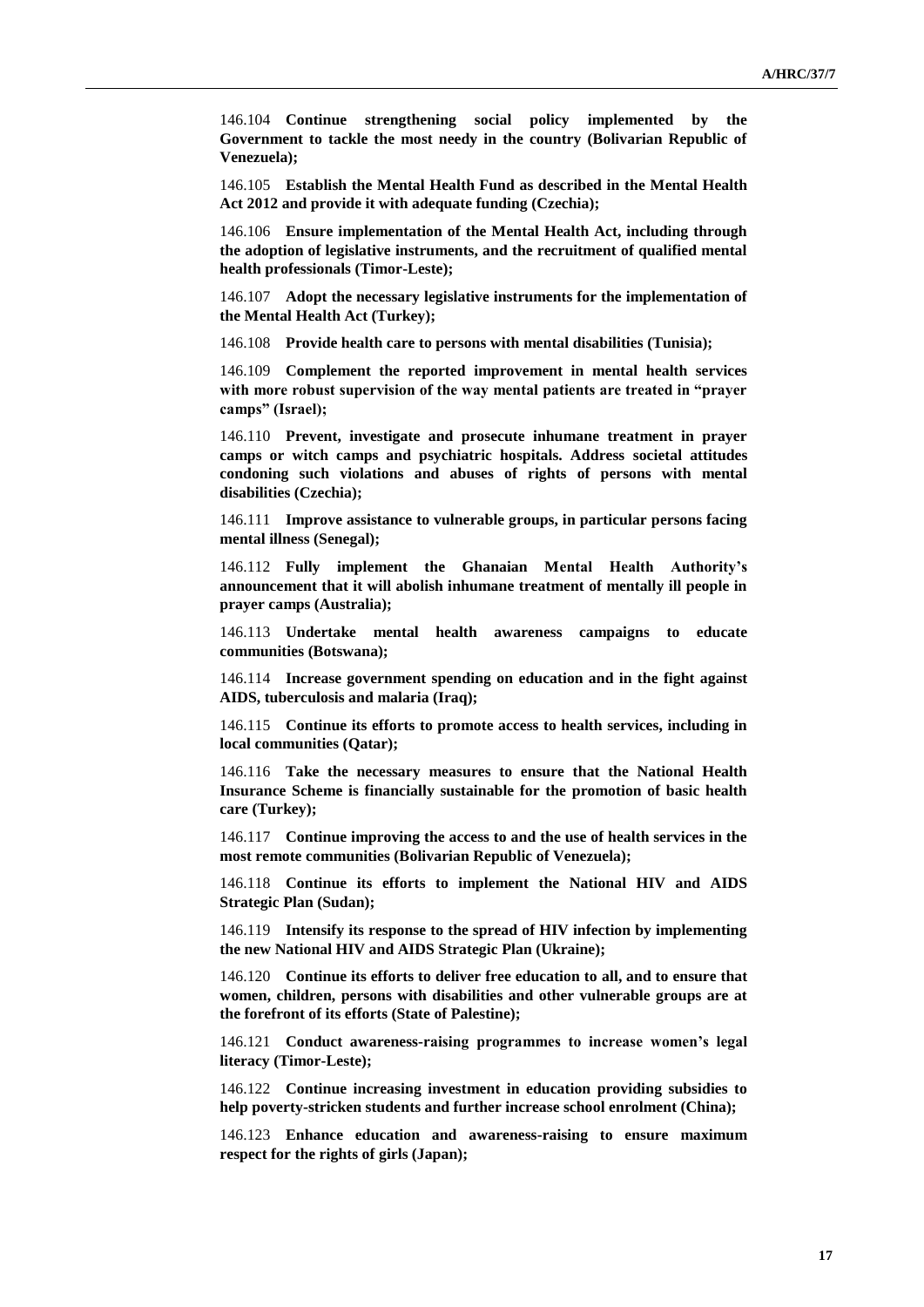146.124 **Continue the efforts being undertaken to make education more accessible and especially to implement the much-lauded free education programme (Kenya);**

146.125 **Continue improving the quality of primary and secondary education (Peru);**

146.126 **Work for universal free and compulsory basic education for schoolage children (Qatar);**

146.127 **Implement measures concerning the improvement of the quality of education (Angola);**

146.128 **Continue its endeavours to increase the quality and availability of education at all levels (Azerbaijan);**

146.129 **Take concrete steps towards operationalizing extended access to free senior high school for all students (Portugal);**

146.130 **Abolish legislation discriminating against women in the fields of property ownership, access to credit and inheritance (Austria);**

146.131 **Eliminate obstacles to the enjoyment of land property rights for women (Albania);**

146.132 **Ensure that complete and impartial investigation into allegations of all forms of violence against women are conducted, that perpetrators are brought to justice and that victims receive adequate support (Belgium);**

146.133 **Continue its efforts in order to combat discrimination against women and end all forms of discrimination and violence against women, including domestic violence (Tunisia);**

146.134 **Reinforce awareness-raising and educational programmes to prevent traditional harmful practices against women and girls and to ensure that victims have access to resources and protection and rehabilitation mechanisms (Guatemala);**

146.135 **Strengthen its awareness-raising and education programmes, prevent and eradicate harmful traditional practices and ensure that victims have access to remedies and rehabilitation mechanisms (Zambia);**

146.136 **Continue the efforts in the field of violence against women and the promotion of equality between women and men (Djibouti);**

146.137 **Continue awareness-raising campaigns on violence against women and girls and ensure that perpetrators of such crimes are brought to justice (Italy);**

146.138 **Continue efforts to combat violence against women and early and forced marriage (Egypt);**

146.139 **Expedite adoption of laws prohibiting harmful practices against women and girls, including forced and early marriage (Republic of Korea);**

146.140 **Enact the Affirmative Action Bill promoting women in governance and decision-making positions (Estonia);**

146.141 **Pass the Affirmative Action Bill speedily to allow the increase of women present in political offices (South Africa);**

146.142 **Introduce measures to promote the full and active participation of women in public life (Zimbabwe);**

146.143 **Strengthen the campaign to combat discriminatory practices and violence against women and children (France);**

146.144 **Continue efforts to implement the 2007 law on domestic violence and prohibit dehumanizing practices against women and girls (France);**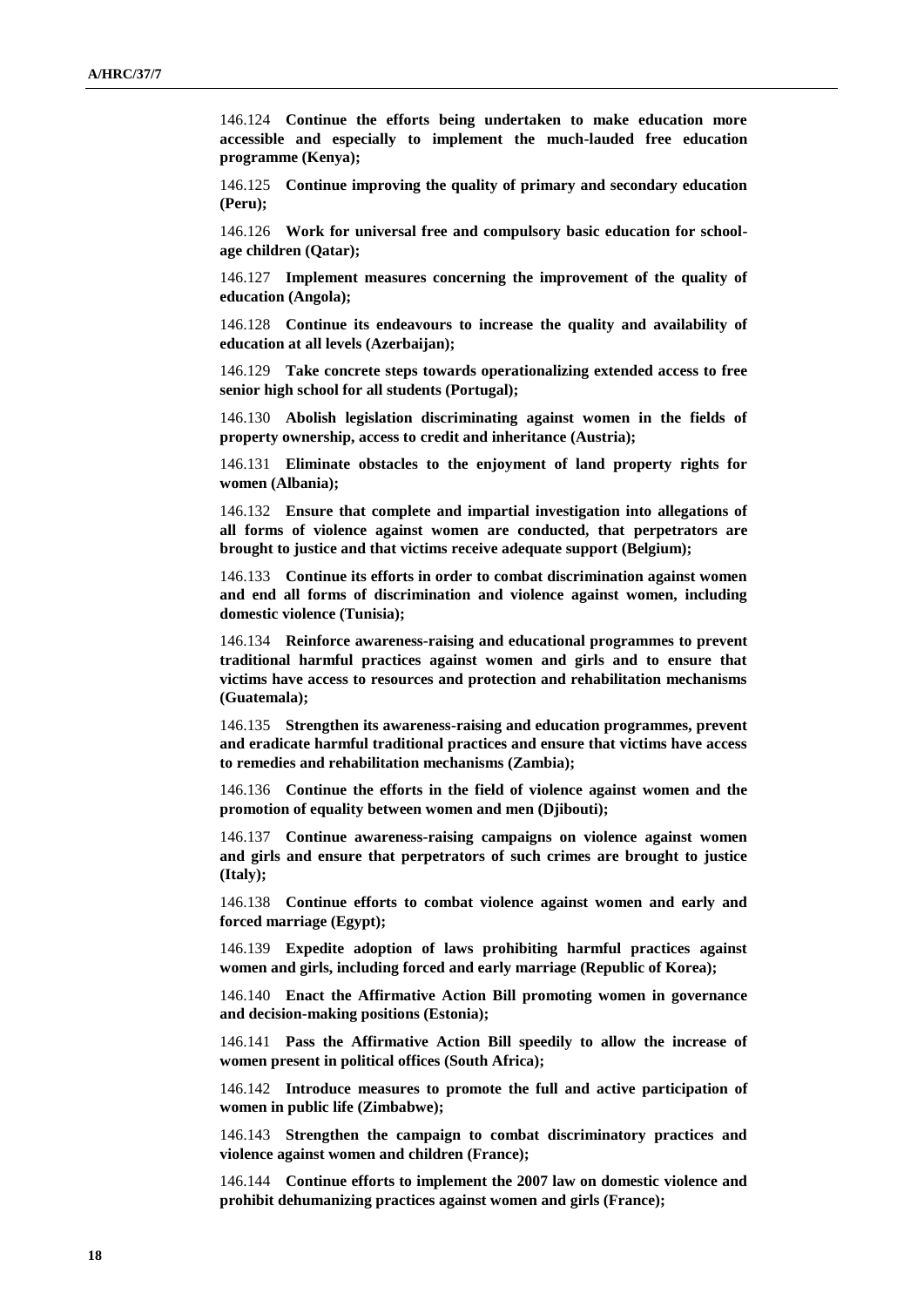146.145 **Take appropriate measures to prevent and combat harmful traditional practices which discriminate against women, especially in rural areas (Uruguay);**

146.146 **Intensify efforts to prevent violations of children's rights and accelerate the adoption and implementation of laws prohibiting harmful practices against women and girls, including** *trokosi* **and female genital mutilation (Germany);**

146.147 **Elaborate a holistic strategy that includes judicial and social measures to eradicate female genital mutilation (Chile);**

146.148 **Endow the competent authorities with more resources to apply the law that sanctions female genital mutilation, in particular in the most isolated areas (Chile);**

146.149 **Put an end to harmful practices such as early and forced marriage and genital mutilation, in line with the 2030 Agenda for Sustainable Development (Honduras);**

146.150 **Take further measures to strengthen the legislative framework on female genital mutilation, whilst also ensuring effective implementation, monitoring and investigation (Ireland);**

146.151 **Enhance efforts by law enforcement authorities to eradicate the practice of female genital mutilation (Israel);**

146.152 **Continue its efforts to eradicate traditional harmful practices, such as child, forced and early marriage and other forms of gender violence, including female genital mutilation and those based on superstition, such as fear of "witchcraft" (Nicaragua);**

146.153 **Reinforce measures aimed at abolishing female genital mutilation (Peru);**

146.154 **Adopt subnational actions plans for strengthening implementation of laws prohibiting harmful practices, including but not limited to:** *trokosi***, female genital mutilation, child, early and forced marriage, widowhood rites and practices related to "witchcraft" (Sweden);**

146.155 **Strengthen the public authorities in charge of protecting women and children, through adequate financial resources, and further strengthen the awareness-raising campaigns on the prohibition of female genital mutilation and the** *trokosi* **practice, which is a ritual form of servitude (Switzerland);**

146.156 **Advance in the eradication of violence against women, intensifying actions such as those developed by the Domestic Violence Branch of the Police, and put in place measures that contribute to the elimination of traditional practices such as female gender mutilation, the** *trokosi* **practice and forced marriage (Spain);**

146.157 **Strengthen and closely monitor laws protecting girls and women from female genital mutilation through dedicated programmes and mechanisms (Norway);**

146.158 **Take the necessary measures to improve the rights of children, particularly with regard to juvenile justice and the fight against child marriage (Algeria);**

146.159 **Encourage the Ministry of Gender, Children and Social Protection to end the practice and harmful effects of child marriage and related cultural practices (Kenya);**

146.160 **Make the Ending Child Marriage Unit operational within the Ministry of Gender, Children and Social Protection (United Kingdom of Great Britain and Northern Ireland);**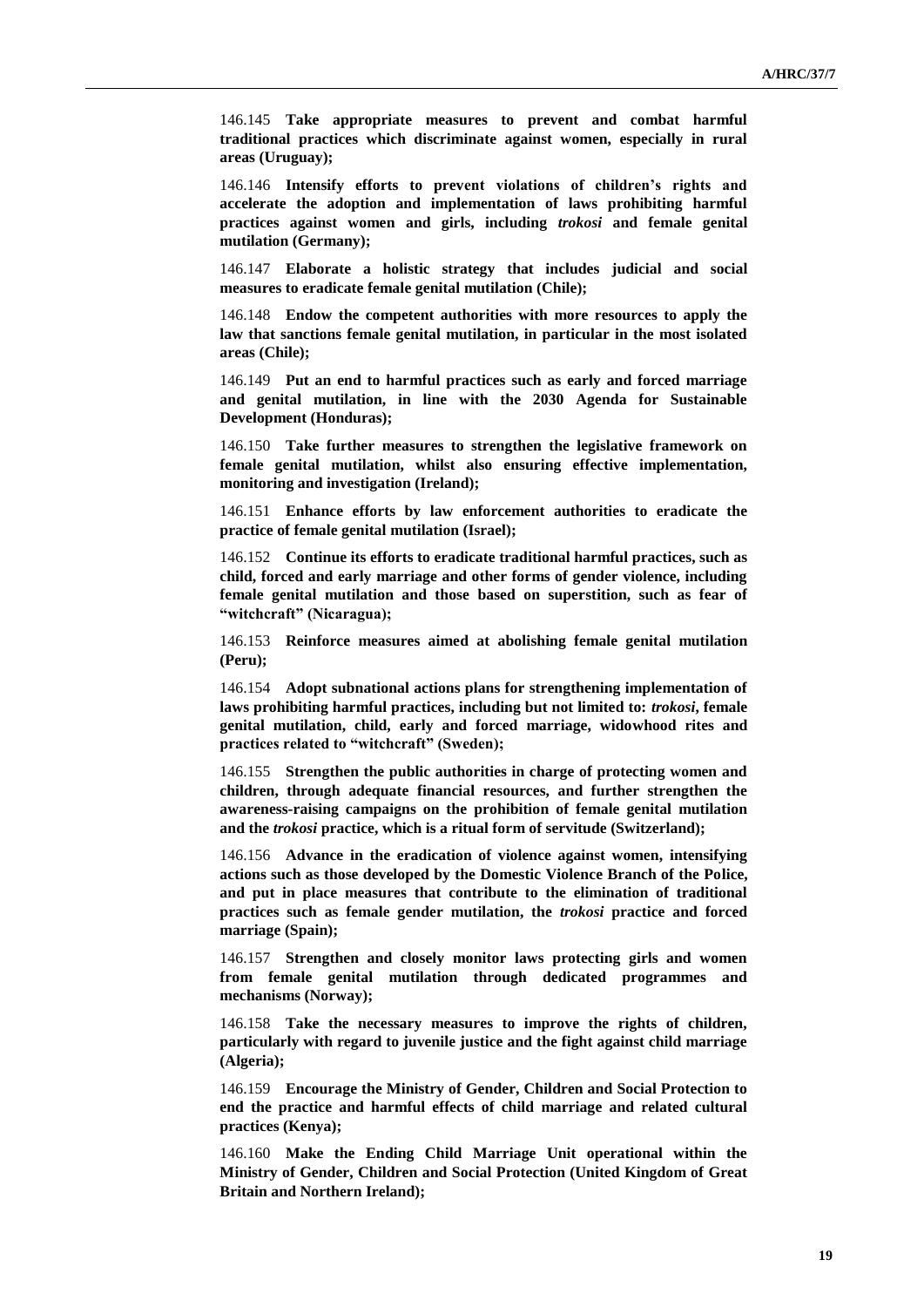146.161 **Take steps to fully implement the National Strategic Framework for Ending Child Marriage and allocate adequate resources to the Ending Child Marriage Unit within the Ministry of Gender, Children and Social Protection (Canada);**

146.162 **Amend and harmonize all relevant laws in order to ensure that child marriage is strictly prohibited and criminalized (Zambia);**

146.163 **Strengthen its existing initiatives to end early, forced and child marriage (Zimbabwe);**

146.164 **Organize programmes about the negative consequences of child marriage and about the importance of education (Bahrain);**

146.165 **Further intensify the implementation of the coordinated initiative to end early, forced and child marriage (Ethiopia);**

146.166 **Develop a strategy and an operational national action plan to combat child marriage (Hungary);**

146.167 **Continue implementing the national end child marriage project and promote awareness of the negative consequences of child marriage and teenage pregnancy (Myanmar);**

146.168 **Continue its efforts in order to eliminate child marriage (Tunisia);**

146.169 **Continue efforts to prohibit and eliminate child marriage (Bolivarian Republic of Venezuela);**

146.170 **Fast-track the finalization of the National Strategy framework aimed at responding to and preventing child, early and forced marriage (Namibia);**

146.171 **Continue its efforts to expand educational programmes and awareness-raising campaigns for preventing and combating corporal punishment of children in schools and childcare institutions (Bulgaria);**

146.172 **Prohibit absolutely corporal punishment inflicted on children in all environments, as well as the use, acquisition or the offering of children in the production of pornography and pornographic spectacles (Ecuador);**

146.173 **Strengthen legislation and establish clear guidelines and measures to prevent child exploitation and their commercial sexual exploitation (Sierra Leone);**

146.174 **Continue with the legal and administrative steps to finally prohibit fully corporal punishment of children (Kenya);**

146.175 **Continue the implementation of the previous recommendations regarding, in particular, the protection of children and increasing access to and the effectiveness of justice (Cabo Verde);**

146.176 **Adopt a sexual and reproductive health policy for adolescents and develop a policy to protect the rights of pregnant teenagers, adolescent mothers and their children and combat discrimination against them (Iceland);**

146.177 **Implement measures that strengthen the protection of the rights of children and adolescents in order to eradicate child labour and prohibit the sexual exploitation of children (Mexico);**

146.178 **Exhort further efforts in order to fight child exploitation in dangerous work and work more seriously through the promulgation of laws to combat this dangerous phenomenon (Bahrain);**

146.179 **Strengthen efforts to implement the legal framework prohibiting child labour (Italy);**

146.180 **Strengthen its measures to eradicate child labour (Japan);**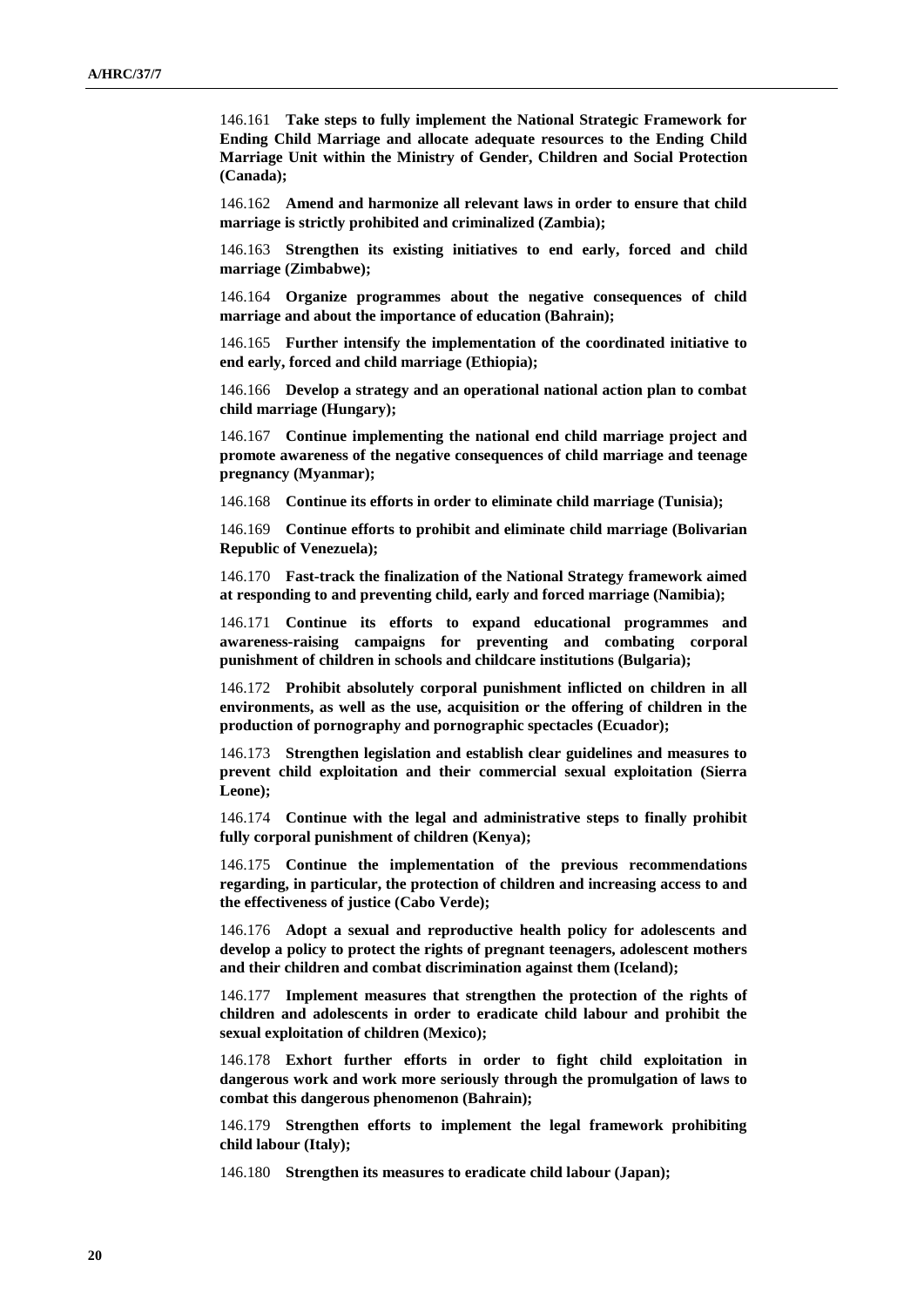146.181 **Investigate cases of child labour, bring alleged perpetrators to justice and ensure that all victims are protected, assisted, rehabilitated and compensated (Liechtenstein);**

146.182 **Establish relevant mechanisms, procedures and guidelines to end child sexual exploitation and child labour (Maldives);**

146.183 **Continue its efforts to prevent and combat trafficking in persons and child labour (Nicaragua);**

146.184 **Take the necessary measures to eliminate and penalize all forms of hazardous child labour (Republic of Korea);**

146.185 **Improve the National Action Plan on Child Labour and expand measures adopted in the area of mining to other sectors (Spain);**

146.186 **Enforce laws on human trafficking and child labour by holding perpetrators criminally accountable and providing adequate funding to investigate traffickers and protect victims (United States of America);**

146.187 **Adopt legislation on child protection against all forms of illtreatment, violence and exploitation, and adopt policies and laws more seriously that can be more effective in order to combat discrimination, rape and sexual harassment (Bahrain);**

146.188 **Take all necessary steps to eliminate harmful practices towards girls, as well as release all children who are subjected to the** *trokosi* **practice (Poland);**

146.189 **Adopt a national plan to support the rights of children and to protect them from all forms of abuse, exploitation and violence (Tunisia);**

146.190 **Strengthen the fight against all forms of child labour by investigating cases of the worst forms of child labour, bringing alleged perpetrators to justice and ensuring that victims are adequately protected, assisted and compensated (Belgium);**

146.191 **Ensure the effective implementation of the legal framework on child abuse and exploitation and, when necessary, address the related weaknesses (Congo);**

146.192 **Continue implementing its project aimed at eliminating child trafficking and child labour in fishing communities (Ethiopia);**

146.193 **Provide assistance to children in preventive detention who do not benefit from any family support (Senegal);**

146.194 **Further improve the birth registration system so as to reach universal birth registration for children in rural areas and asylum-seeking and refugee children (Turkey);**

146.195 **Enhance and develop laws to protect the rights of the child (Lebanon);**

146.196 **Ensure a more comprehensive application of initiatives designed to improve the situation of people with disabilities, including the Livelihood Empowerment Against Poverty programme (Israel);**

146.197 **Further improve the legal framework on the rights of persons with disabilities, in line with the provisions of international conventions (Italy);**

146.198 **Implement a national employment policy for persons with disabilities (Turkey);**

146.199 **Elaborate and adopt an action plan for strengthening the promotion and protection of the rights of persons with disabilities in compliance with the 2006 Persons with Disability Act of Ghana (Bulgaria);**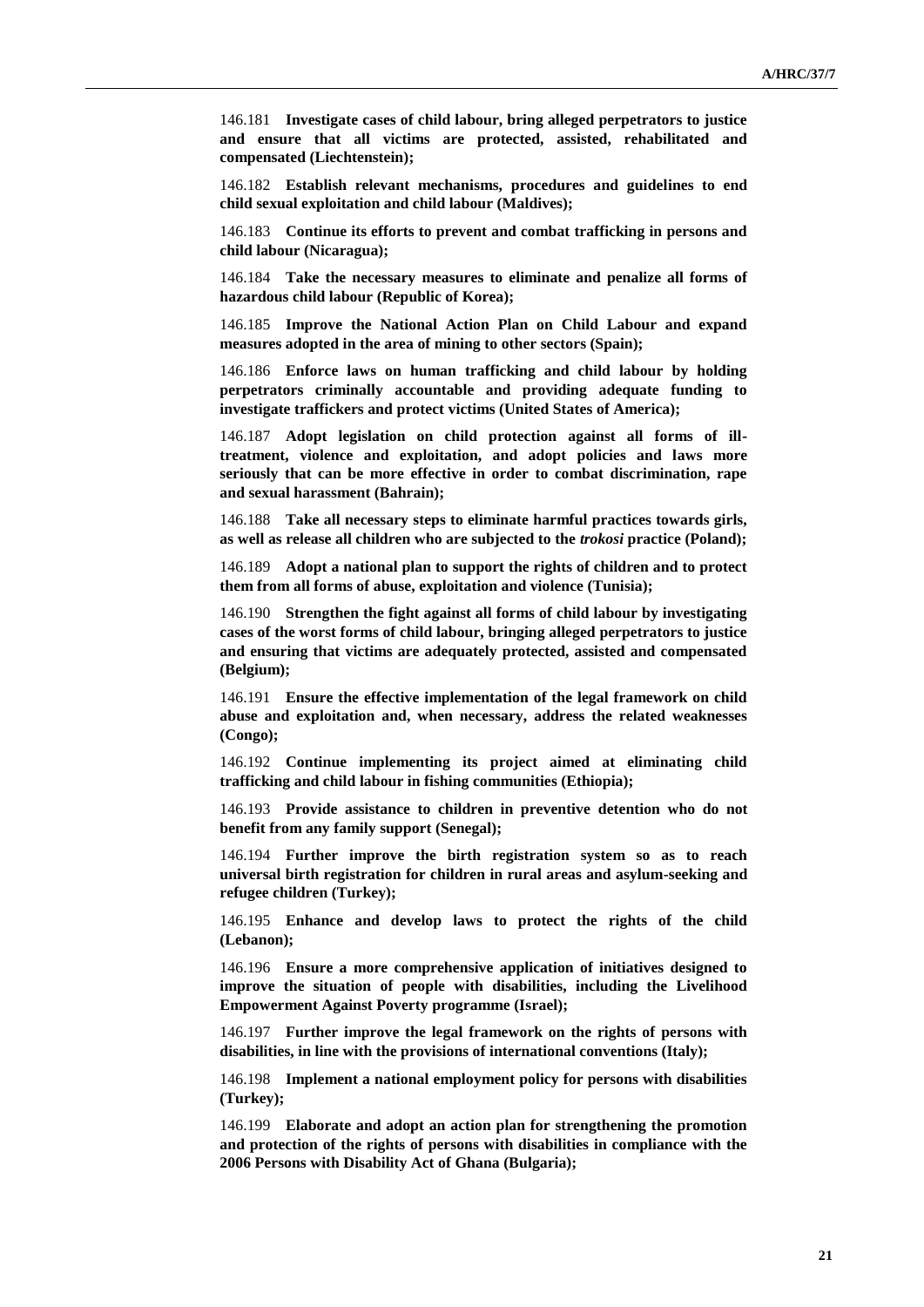146.200 **Strengthen strategies to guarantee the protection of the rights of migrants and refugees in order to ensure their access to justice, education and health, regardless of their status (Mexico).**

147. **The recommendations formulated during the interactive dialogue listed below have been examined by Ghana and have been noted by Ghana:**

147.1 **Adopt legislative and political measures to protect lesbian, gay, bisexual, transgender and intersex persons against stigmatization and violence (Chile);**

147.2 **Continue strengthening the application of the discrimination reporting system, which protects the rights of people because of their sexual orientation and gender identity, and ensure that the education system guidelines prevent discrimination against students (Colombia);**

147.3 **Expedite the revision of the legal framework on refugees (Congo);**

147.4 **Accede to the 1954 Convention relating to the Status of Stateless Persons and the 1961 Convention on the Reduction of Statelessness, in accordance with the commitments made during the Ministerial Conference held in Abidjan on 23 February 2015 (Côte d'Ivoire);**

147.5 **Ratify the ILO Indigenous and Tribal Peoples Convention, 1989 (No. 169) (Guatemala);**

147.6 **Amend the Criminal Procedure Code, 1960 (Act 30) to introduce an alternative sentencing policy (Denmark);**

147.7 **Combat impunity of perpetrators of torture and ill-treatment, particularly in cases of excessive use of force by the police (France);**

147.8 **Take measures to decriminalize homosexuality and take special measures of non-discrimination with regard to lesbian, gay, bisexual, transgender and intersex persons (France);**

147.9 **Decriminalize same-sex sexual relations between consenting adults by repealing section 104 (1) (b) of the Criminal Code and introduce comprehensive anti-discrimination legislation to provide equal protection against discrimination for all persons and on all grounds (Germany);**

147.10 **Eliminate the type of crime of "unnatural carnal knowledge" and adopt measures to eradicate discrimination motivated by sexual orientation and gender identity (Greece);**

147.11 **Adopt measures to ensure universal access to sexual health and reproductive rights pursuant to the Beijing Declaration and Platform for Action (Honduras);**

147.12 **Decriminalize same-sex sexual relations and adopt measures to put an end to discrimination and violence against lesbian, gay, bisexual, transgender and intersex persons (Honduras);**

147.13 **Take further measures to prevent hate crimes, hate speech and discrimination (Hungary);**

147.14 **Systematically register all religious and customary marriages (Iceland);**

147.15 **Ratify or adopt implementing legislation with regard to the 1926 Slavery Convention, the 1956 Supplementary Convention on the Abolition of Slavery, the Slave Trade, and Institutions and Practices Similar to Slavery (Islamic Republic of Iran);**

147.16 **Ensure that persons with albinism are protected against discrimination (Islamic Republic of Iran);**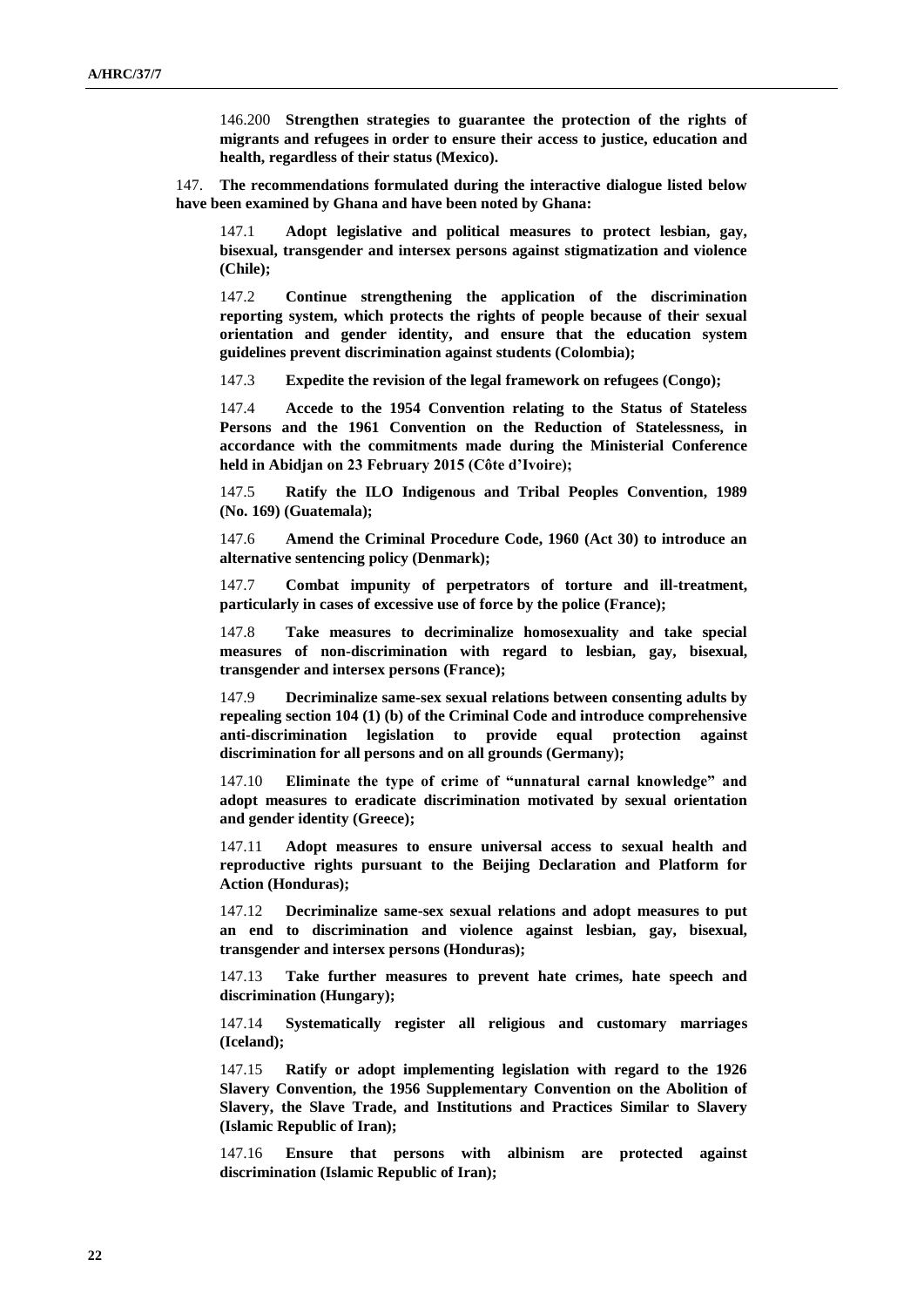147.17 **Strengthen the national framework for the reduction of all forms of discrimination, especially against persons with albinism (Iraq);**

147.18 **Expedite action on the review of the Minerals and Mining Act to ensure sound management of the extractive sector to include control of illegal mining activities and integrate community rights (Kenya);**

147.19 **Ratify the Kampala amendments to the Rome Statute on the crime of aggression (Liechtenstein);**

147.20 **Revise its Criminal Code so as to eliminate the mandatory death sentence (Liechtenstein);**

147.21 **Improve the conditions of detainees and address prison overcrowding (Mauritania);**

147.22 **Prioritize and fund information campaigns for non-discrimination and universal access for lesbian, gay, bisexual, transgender and intersex groups in Ghana (Norway);**

147.23 **Guarantee protection of human rights of nomad pastors, most of them of the Fulani ethnicity (Peru);**

147.24 **Prohibit non-consensual treatments, such as forced medication and confinement (Portugal);**

147.25 **Establish measures and policies to address the stigmatization of persons with albinism and ensure they are effectively protected against discrimination (Sierra Leone);**

147.26 **Provide clear national guidelines to prevent discrimination in schools and universities on any ground, including sexual orientation and gender identity (Slovenia);**

147.27 **Decriminalize consensual same-sex sexual acts (Sweden);**

147.28 **Ensure free birth registration and birth certificate issuance, at least for children up to 5 years of age (Togo);**

147.29 **Ensure full protection of the human rights of all people in Ghana, including lesbian, gay, bisexual and transgender people, women, and persons with disabilities, by eliminating discriminatory legislation, prohibiting discrimination based on sexual orientation and gender identity, and effectively implementing existing laws and policies on gender and disabilities (United States of America);**

147.30 **Make efforts to strengthen the legislative framework to protect the lesbian, gay, bisexual, transgender and intersex community from all forms of discrimination and intimidation or violence by amending laws which criminalize consensual same-sex relations (Uruguay);**

147.31 **Introduce a crime of torture in the national penal legislation (Albania);**

147.32 **Ensure that sexual relations between consenting adults of the same sex are not punishable by law (Albania);**

147.33 **Deepen efforts to prevent and sanction harmful traditional practices, such as female genital mutilation, the tradition known as** *trokosi***, early forced marriage and accusations of witchcraft and polygamy, guaranteeing the protection and rehabilitation of victims (Argentina);**

147.34 **Consider amending legislation that penalizes consensual same-sex relations between adults in order to guarantee the rights of the lesbian, gay, bisexual, transgender, and intersex community, among others (Argentina);**

147.35 **Ratify the Convention on the Non-Applicability of Statutory Limitations to War Crimes and Crimes against Humanity (Armenia);**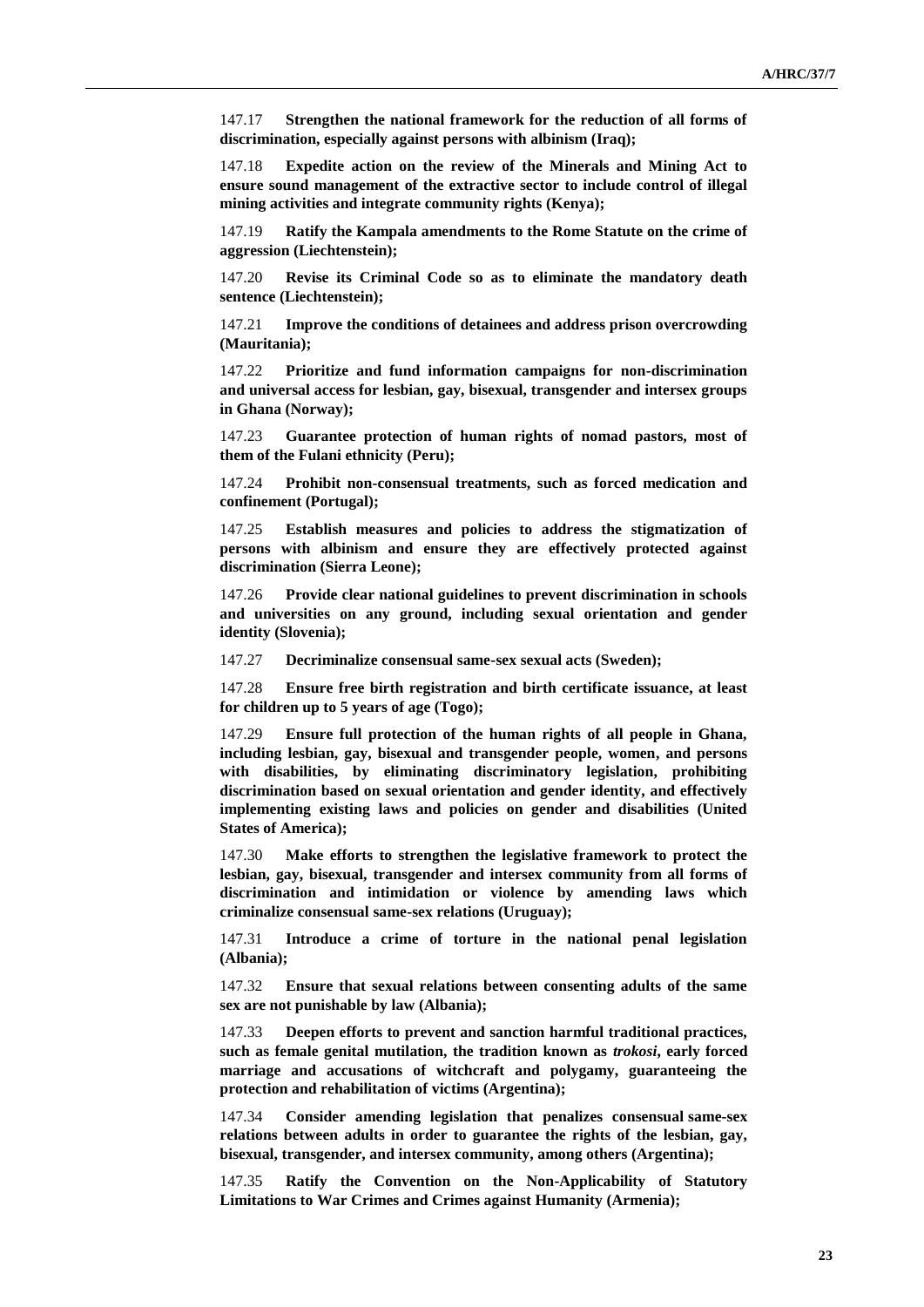147.36 **Decriminalize same-sex relationships between consenting adults and actively address discrimination based on sexual orientation or gender identity (Australia);**

147.37 **Step up efforts aimed at ending and discouraging vigilantism in politics in order to protect participation and freedom of expression in public life (Botswana);**

147.38 **Step up efforts to combat discrimination and violence by adopting measures to raise awareness among the population and public officials of the negative effects of public stigmatization on any grounds, including against individuals on the basis of their sexual orientation or gender identity (Brazil);**

147.39 **Scale up and expand youth-friendly and gender-sensitive programmes on comprehensive sexuality education and sexual reproductive health and rights (Canada);**

147.40 **Take measures and demonstrate leadership to prevent, and ensure accountability for, any crimes motivated by sexual orientation or gender identity (Canada);**

147.41 **Consider ratifying the core human rights treaties, including the International Convention for the Protection of All Persons from Enforced Disappearance (Japan).**

148. **All conclusions and/or recommendations contained in the present report reflect the position of the submitting State(s) and/or the State under review. They should not be construed as endorsed by the Working Group as a whole.**